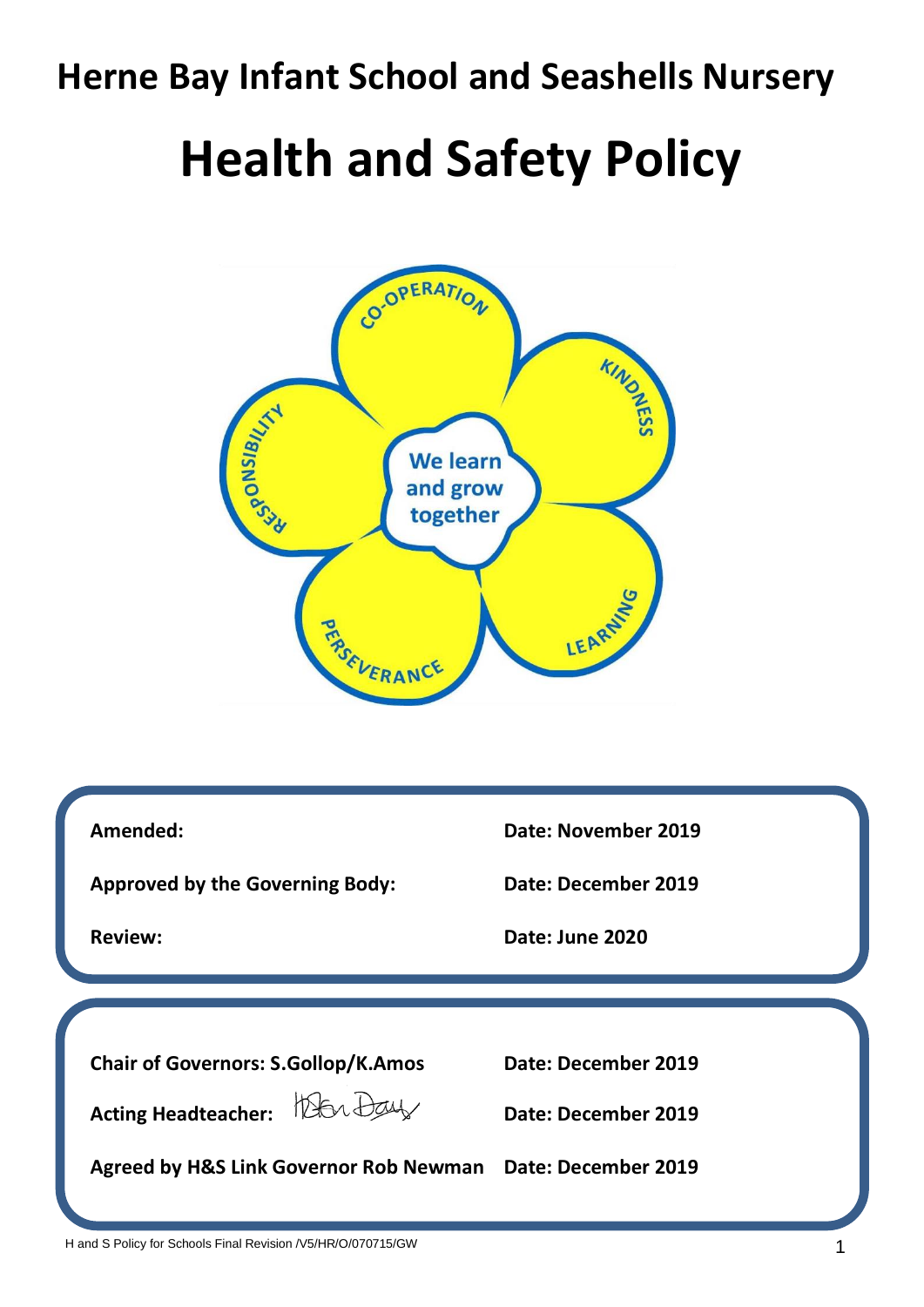## **Table of Contents:**

#### **Section A: Introduction:**

- A1: A Note to Headteachers
- A2: The Law Regarding Health and Safety Policies
- A3: Health and Safety Policy Statement

#### **Section B: Organisation:**

- B1: Employer Responsibilities
- B2: Headteacher Responsibilities
- B3: Governors' Responsibilities
- B4: Staff Responsibilities
- B5: Area Education Officers (AEO)
- B6: Capital & Premises Development Manager
- B7 Property and Infrastructure Support
- B8: Safety Representatives
- B9: Consultation with Employees
- B10: Information, Instruction and Supervision
- B11: Competency for Health and Safety Tasks and Training
- B12: Monitoring

#### **Section C: Arrangements:**

- C1: School Activities
- C2: Visitors
- C3: Fire and Emergency Procedures
- C4: Fire Fighting
- C5 Maintenance of Fire Precautions
- C6: Bomb Alerts
- C7: First Aid Arrangements
- C8: Information Technology
- C9: Legal Requirements for Premises
- C10: Safe Handling and Use of Substances
- C11: Inspection of Premises, Plant and Equipment
- C12: Asbestos Management
- C13: Legionella Management
- C14: Liquid Petroleum Gas Management
- C15: Oil Fired Boilers Heating Oil Storage and Management
- C16: Radon Management
- C17: List of Risk Assessments, Policies and Procedures to complement this Policy

#### **Section D: On-Line Annexes and References:**

- Annex 1: Emergency Planning Guidelines for Kent Schools
- Annex 2: Guidance on First Aid for Schools A Good Practice Guide
- Annex 3: Incident / Accident Reporting
- Annex 4: COSHH Risk Assessments on Kelsi
- Annex 5: Inspection Proforma on Kelsi
- Annex 6: Fire Policy and other linked Documents
- Annex 7: Heating Oil Storage and Management Checklist
- Annex 8: Asbestos Policy and Docubox Contents
- Annex 9: List of Hazardous Substances on the Premises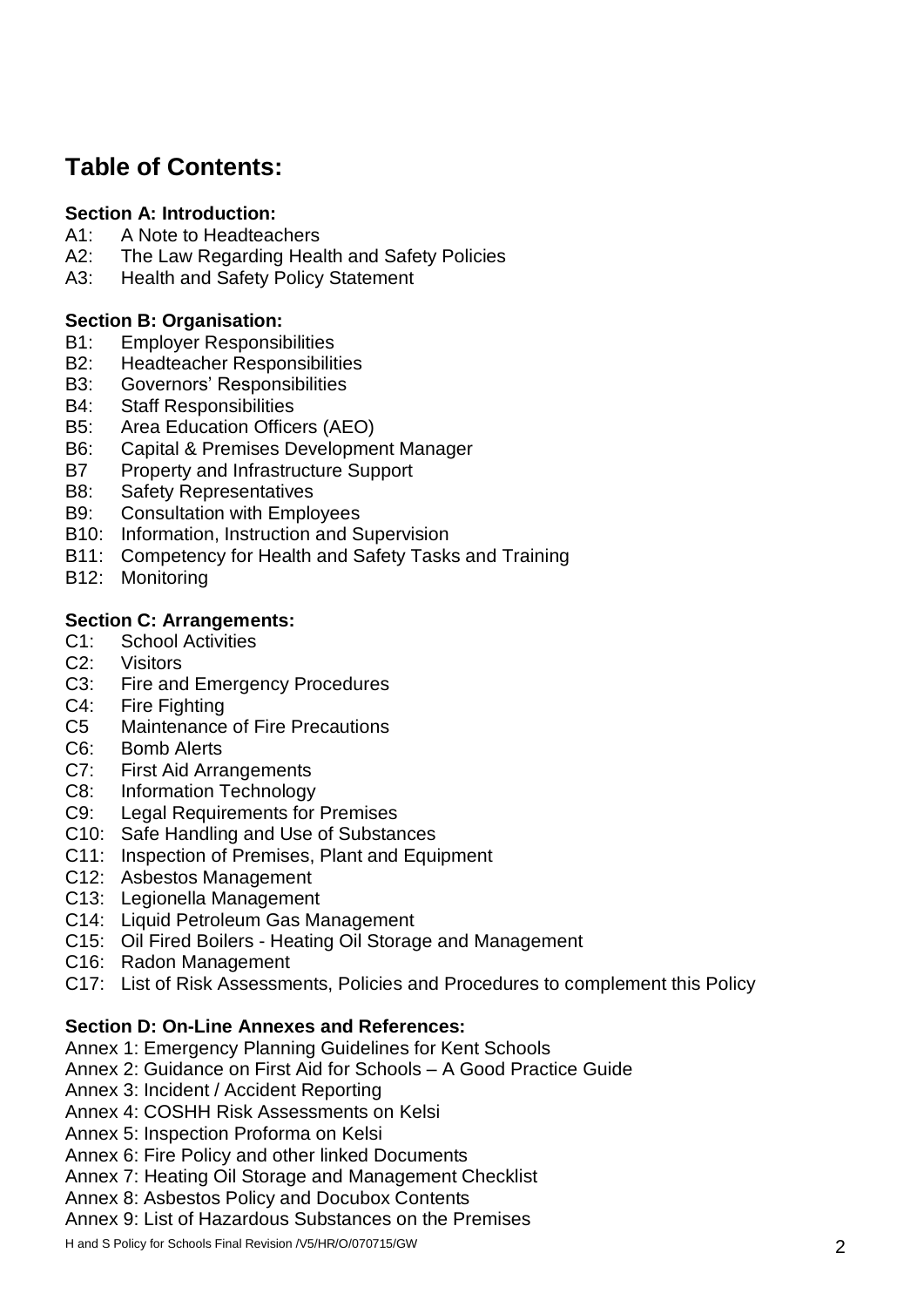#### **Section E1: Useful Contacts**

See back of this document

#### **Section F1: Attached Annexes of plans.**

 Annex 10: Fire and Emergency Evacuation Plan Annex 11: Bomb Alert Plan Annex 12: Intruder Alert and Lockdown Plan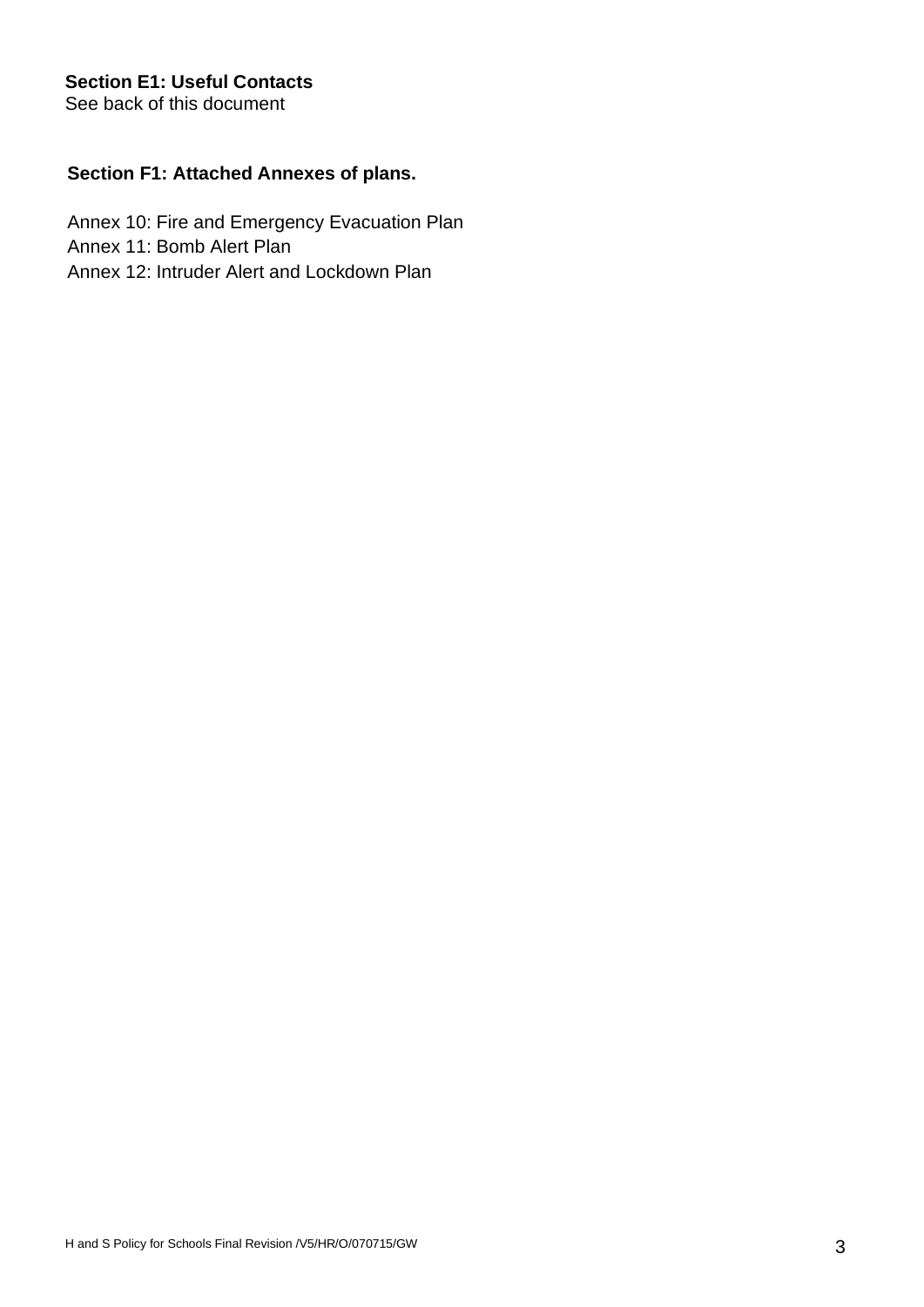### **Section A – Introduction:**

#### **A1 – The Law Regarding Health and Safety Policies:**

A written health and safety policy is a statutory requirement where an employer employs five or more people. It must be brought to the attention of the employees, and shown to an HSE Inspector or KCC auditor if requested.

An explicit safety policy demonstrates to staff, pupils and visitors that the organisation values their health, safety and welfare.

The allocation of responsibilities and the writing down of particular arrangements to implement the policy encourages a coherent approach to the management of health and safety.

For schools who are developing or revising their health and safety policy, this guidance and suggested detail can be presented to staff for consultation, to add specific content. After any appropriate re-drafting, this can then be presented for approval to the school management team before final adoption by the governing body. Therefore, writing the policy in consultation with all staff clarifies the arrangements made and helps give them ownership.

This process also provides for information to be shared later with others such as visitors and contractors.

The policy will then be reviewed annually in line with the cycle on the management plan but will be amended if new legislation/procedures etc. make this necessary.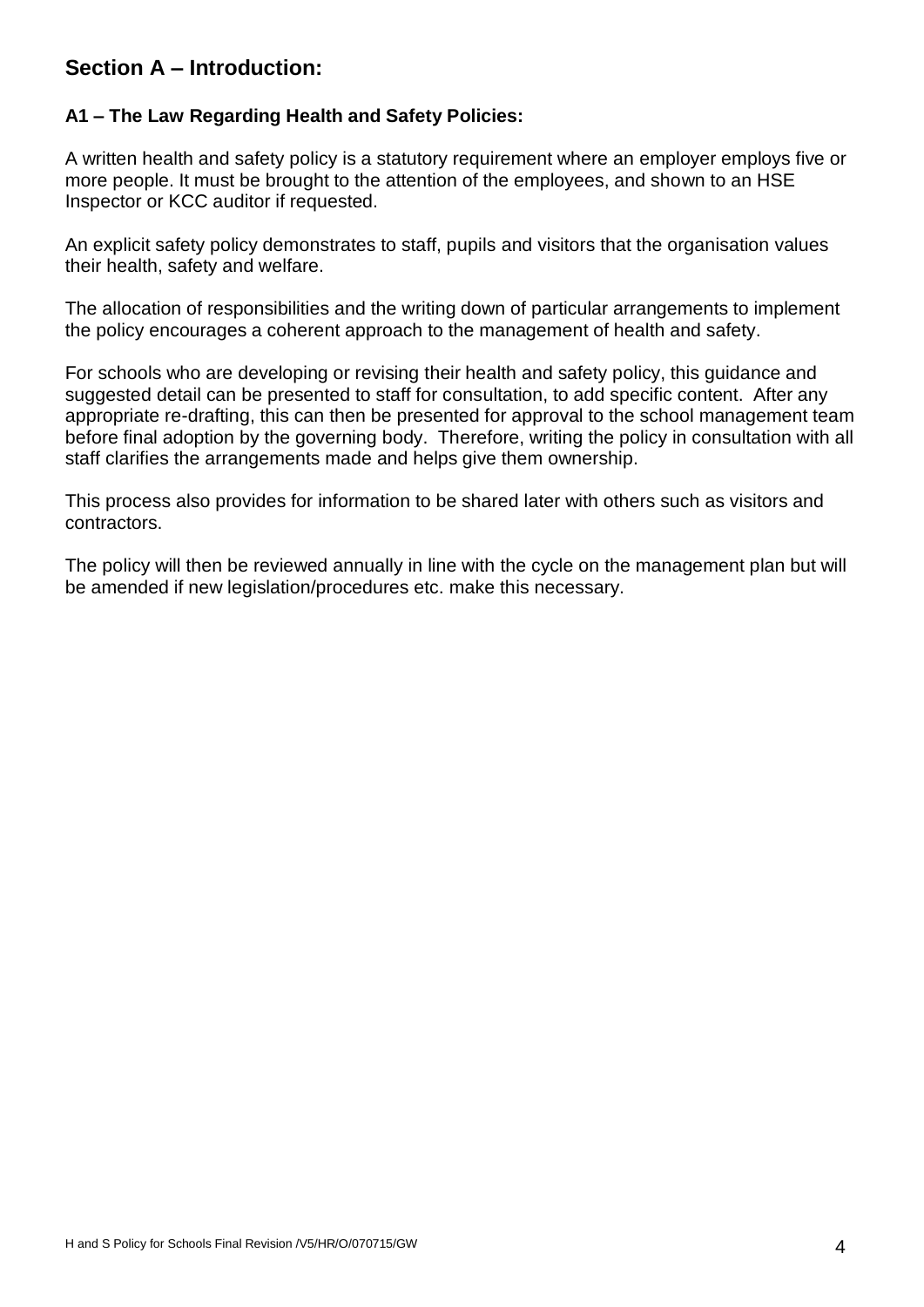#### **Kent County Council Education and Young People's Services**





**Health and Safety at Work Act 1974**

### **HEALTH AND SAFETY POLICY STATEMENT Of**

## **Herne Bay Infant School & Seashells Nursery**

#### **A2: Statement of Intent:**

The headteacher and governors are committed to establishing and implementing arrangements that will:

- ensure staff and pupils are safeguarded when on school premises, or engaged in off-site activities (e.g. school trips, sports events etc.).
- ensure the premises for which they are responsible have safe access and egress for all staff, pupils and visitors.
- provide adequate facilities and arrangements for welfare.
- provide and maintain safe plant and safe systems of work without risks to health.
- ensure safe use, handling, storage and transport of articles.
- provide suitable information, training, instruction and supervision to keep all staff, pupils and visitors safe.

Signed: Signed: Signed: Signed: Signed: Signed: Signed: Signed: Signed: Signed: Signed: Signed: Signed: Signed: Signed: Signed: Signed: Signed: Signed: Signed: Signed: Signed: Signed: Signed: Signed: Signed: Signed: Signed

*Headteacher Chair of Governors*

Date: **Date: Date: Date: Date: Date: Date: Date: Date: Date: Date: Date: Date: Date: Date: Date: Date: Date: Date: Date: Date: Date: Date: Date: Date: Date: Date: Date:**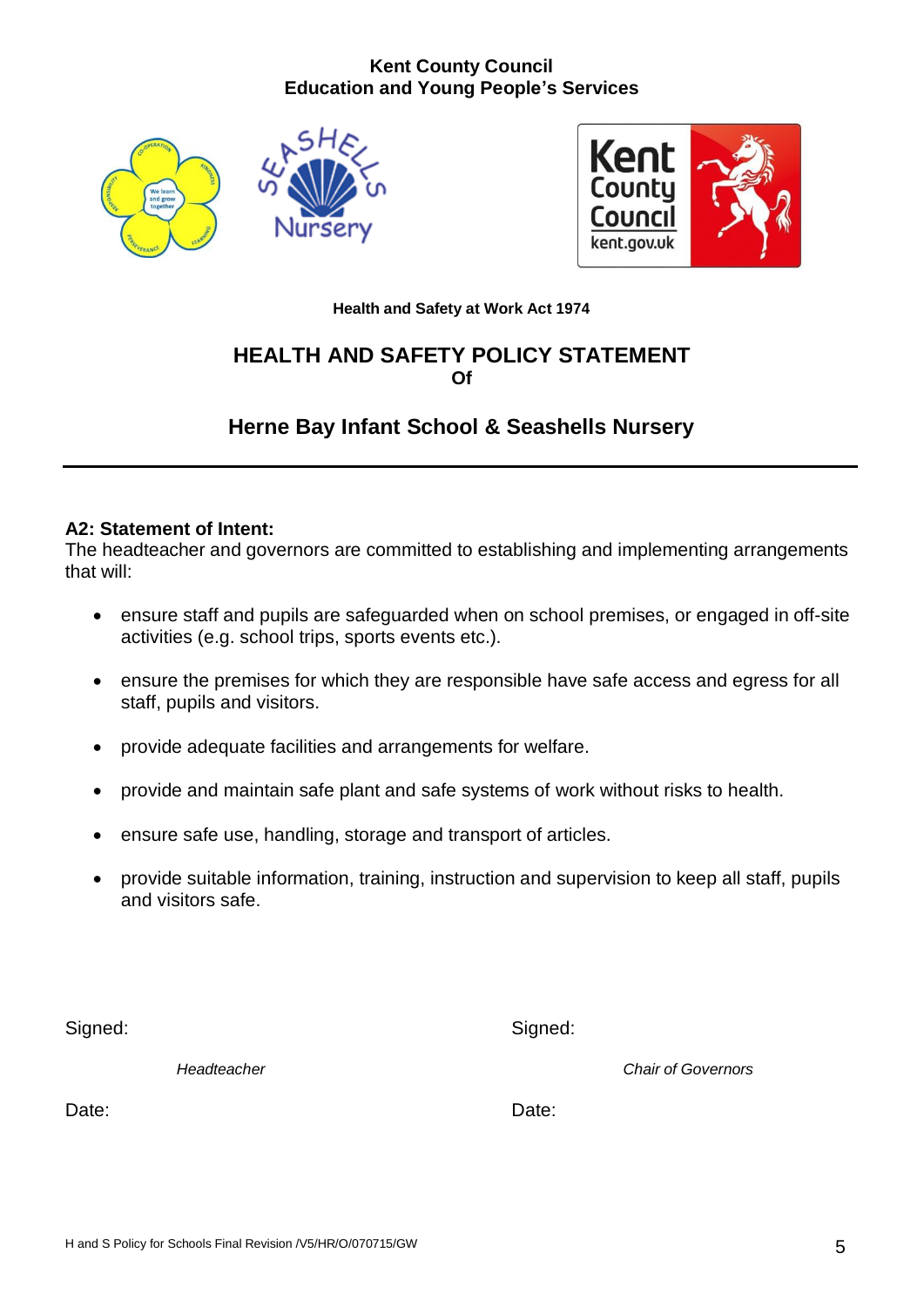### **Section B – ORGANISATION**

#### **B1: Employer Responsibilities**

Kent County Council as the employer has a statutory duty in respect of health and safety in community and voluntary controlled schools to ensure that premises and people are healthy and safe.

The responsibility is devolved to the head teacher, who has day to day responsibility for staff, pupils and others as 'officer in charge' of the premises.

The head teacher will ensure the overall implementation of the policy.

#### **B2: Headteacher Responsibilities**

- To ensure this policy is reviewed annually, or before if there are any changes in circumstances;
- To ensure that employee responsibilities regarding health and safety are included in his/her job description and that it is properly received and understood;
- To include health and safety issues in the school improvement plan, if necessary;
- To carry out regular health and safety inspections (at least three times a year) and take remedial action as appropriate;
- To undertake risk assessments, record significant findings, and review annually, or before if there is a change in circumstance;
- To receive and deal promptly with raised issues or complaints about unsafe premises, equipment or work practices;
- To liaise with KCC property and infrastructure support and/or the building maintenance consultants and/or with contractors to resolve property maintenance issues;
- To ensure that the requirements of any enforcement officer (e.g. HSE Inspector, Environmental Health Officer, Fire Liaison Officer, or Environmental Agency Inspector) are properly addressed;
- To ensure that emergency evacuation procedures are in place and tested;
- To ensure that adequate first aid provision is available and kept up to date;
- To report health and safety issues to the governing body on a regular basis;
- To monitor and review all health and safety policies and procedures.

**NB:** Tasks can be delegated to other staff members but the responsibility remains with the headteacher.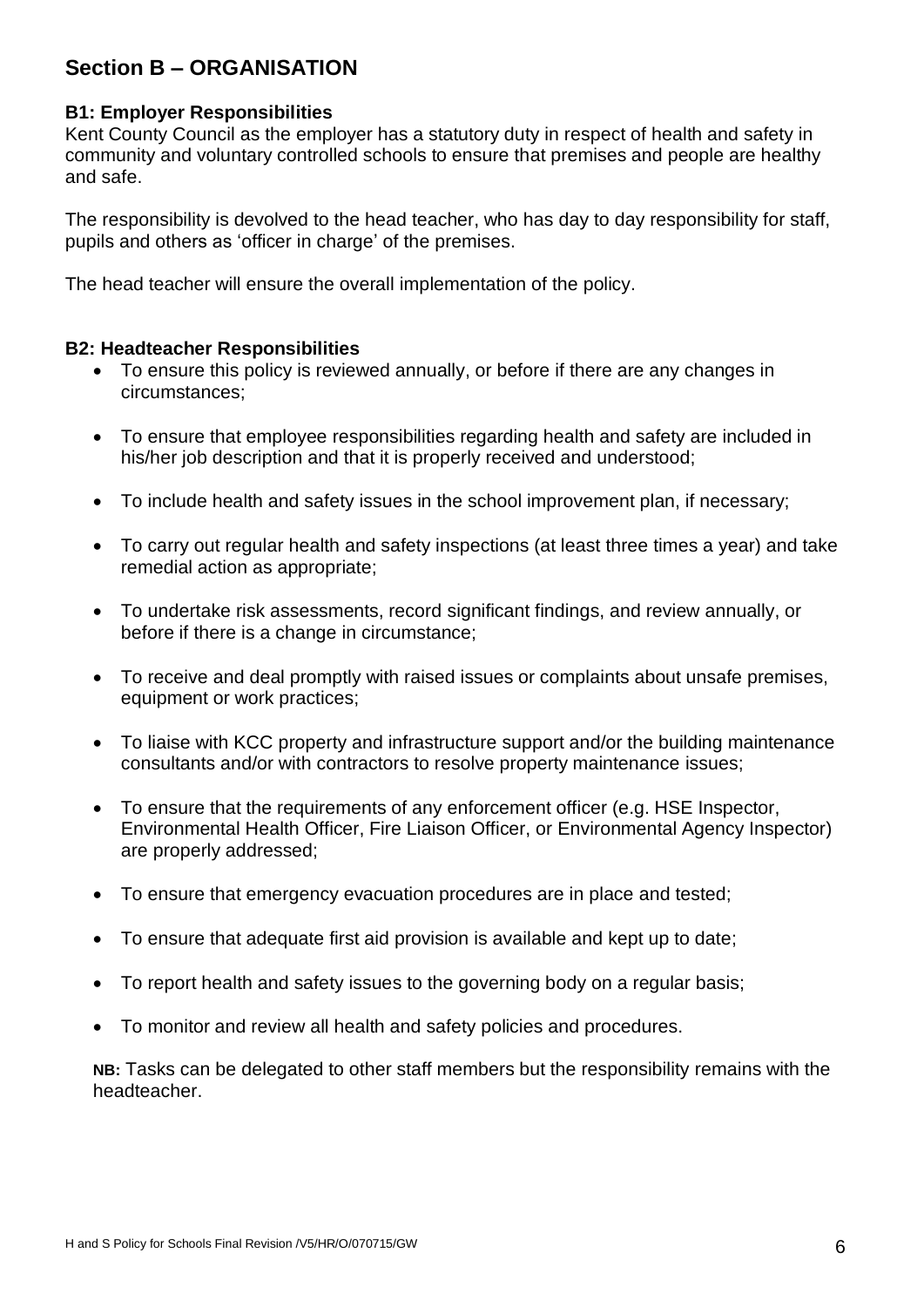#### **B3 – Governors' Responsibilities**

- Responsibility for the health and safety of pupils lies with the governing body of the school, either as the employer of school staff or because it controls school premises (or both).
- The governing body will promote a strategic overview for health and safety.
- The governing body will take all reasonable measures to ensure that the premises and equipment on site are safe and do not put the health or safety of staff, pupils or visitors at risk while they are on the premises.
- The governing body of a community, voluntary controlled, community special and maintained nursery school must comply with any directions given by the LA concerning the health and safety of persons in school, or on school activities elsewhere.
- The governing body will make adequate provision for maintenance of the school premises and equipment, either within the KCC 'Classcare' scheme or within the school's delegated budget.
- The governing body will support and monitor health and safety within the school.
- The governing body can consider appointing a governor to coordinate health and safety from a strategic point of view.

| Name of Appointed Health and Safety Governor: | <b>Robert Newman</b> |
|-----------------------------------------------|----------------------|
|                                               |                      |

#### **B4 – Staff Responsibilities**

- Must take reasonable care of their own health and safety and that of others who may be affected by what they do or fail to do.
- Will co-operate with their employer on health and safety matters.
- Will not interfere with anything provided to safeguard their health and safety or that of others.
- Have a duty to report all health and safety concerns to the headteacher or their line manager.

#### **B5 – Area Education Officers (AEO)**

- The AEO will take responsibility for the strategic overview of health and safety matters in schools, and report concerns to the Corporate Director of Education and Young Person's Services.
- The AEO will raise specific health and safety issues with the health and safety unit.

| Name of AEO: | Linda Pickles |
|--------------|---------------|
| Contact No:  | 01227 284542  |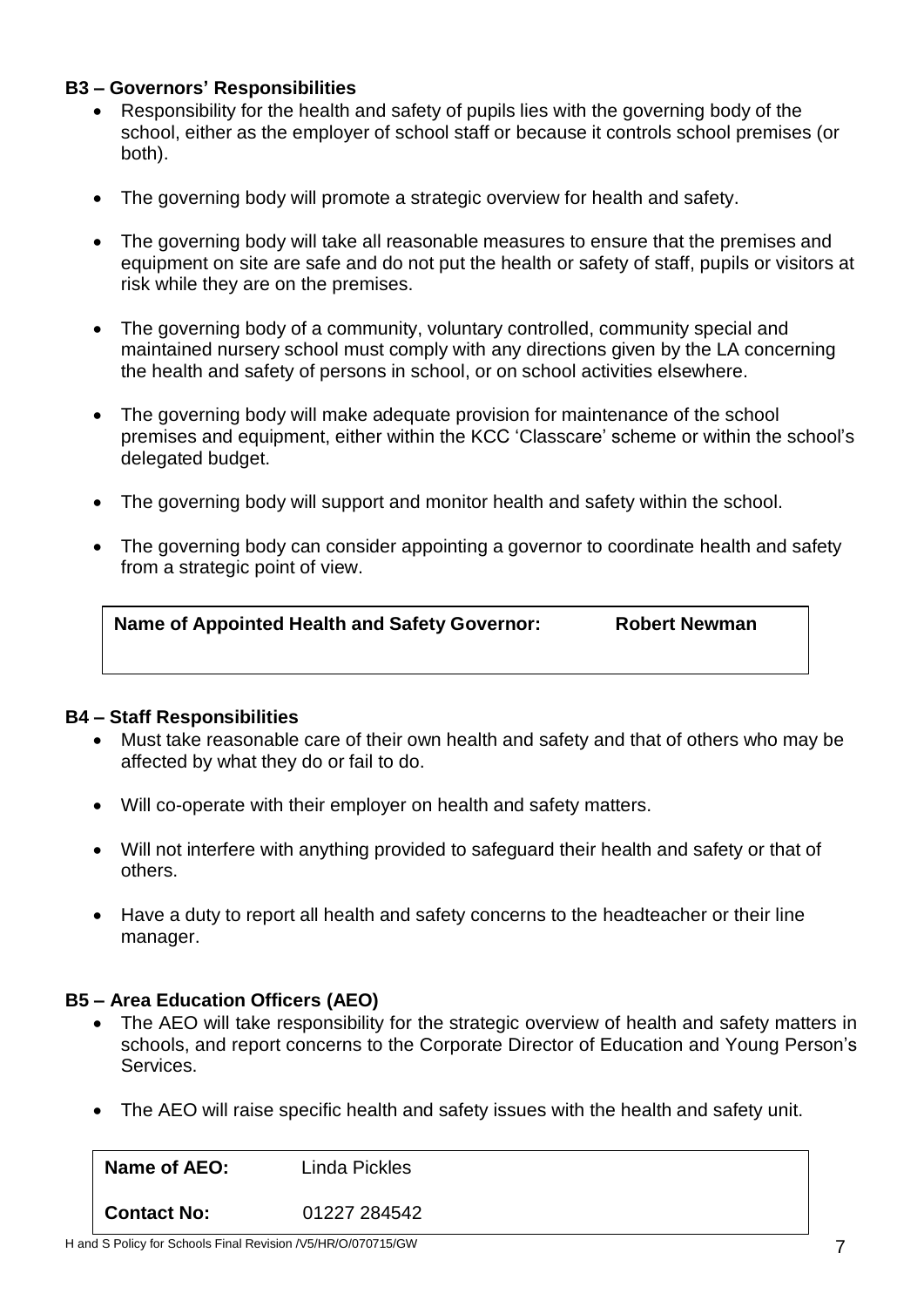#### **B6 –Capital & Premises Development Manager**

• Has responsibility for ensuring that regard is given to health and safety concerns when carrying out property maintenance plans for major maintenance and improvement works.

#### **B7 – Property and Infrastructure Support**

• Will ensure that property matters for which the local authority as the employer has statutory responsibilities, (e.g. regular maintenance and testing of fixed electrical wiring or fixed gas appliances) are properly dealt with, (if necessary, by taking premises or fixed equipment out of use). The headteacher is responsible for liaising with KCC property and infrastructure support, and/or the building consultants and/or with contractors from KCC preferred contractors list, to resolve property maintenance issues.

#### **B8 – Safety Representatives**

Safety representatives of a Trade Union have the following functions:

- Represent employees generally and when you consult them about specific matters that will affect the health, safety and welfare of the employees.
- Represent employees when Health and Safety Inspectors from HSE or Local Authorities consult them.
- Investigate accidents, near misses, and other potential hazards and dangerous occurrences in the workplace.
- Investigate complaints made by an employee they represent about their health, safety or welfare in the workplace.
- Present the findings of investigations to you.
- Inspect the workplace;
- With at least one other appointed representative, request in writing that you set up a health and safety committee and attend Health and Safety Committee and meetings as a representative of your employees.

#### **Names of Trade Union Representatives:**

**Contact details:**

Alternative Consultation Arrangements:

**Name of Employee Representative:** Nikki Upton

**Contact details:** 01227 372245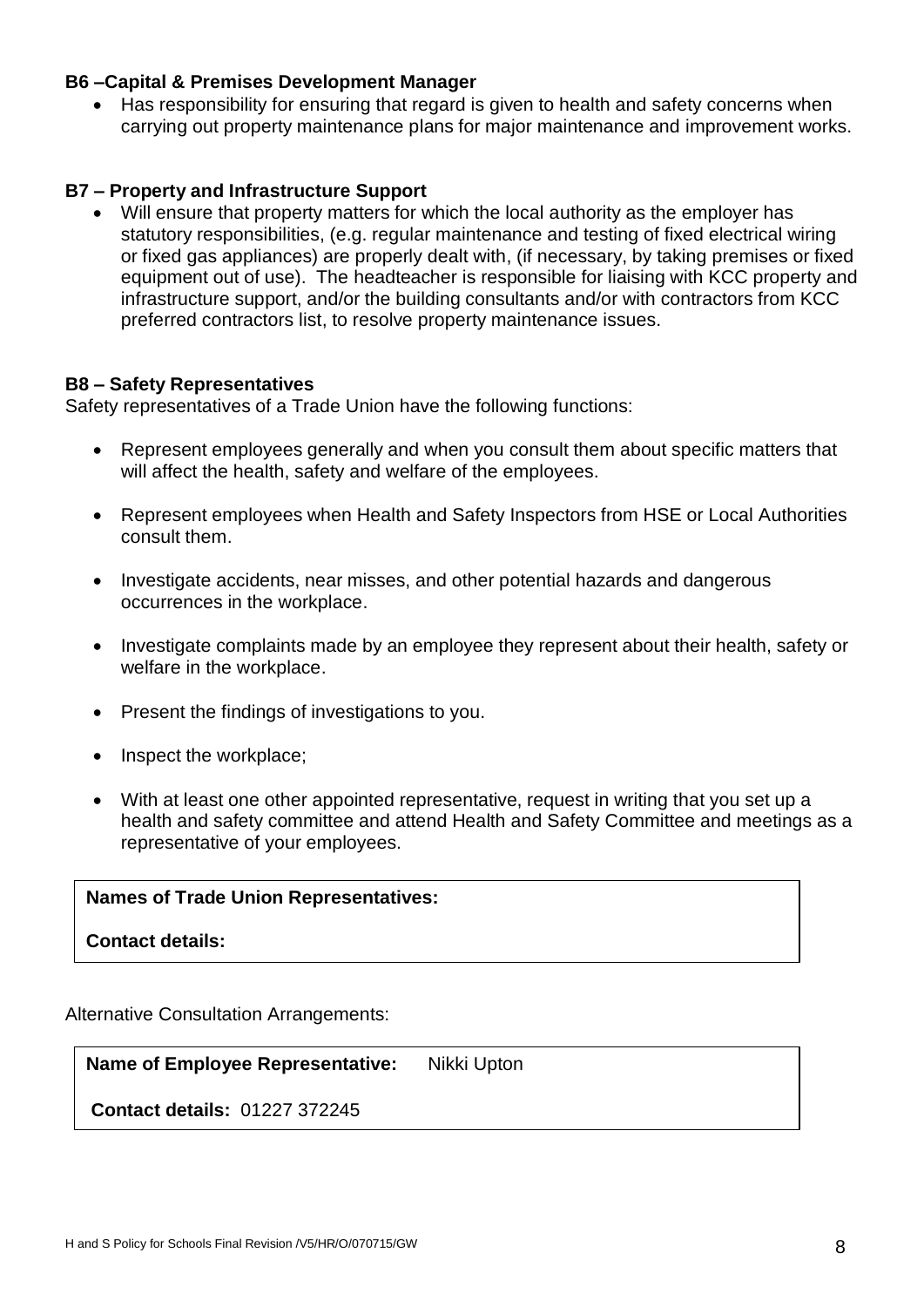#### **B9 - Consultation with Employees**

It is a legal requirement to consult with employees on health and safety issues. A Safety Committee is where formal consultation with employees takes place, but individual and group staff meetings are also appropriate forums for communication on health and safety matters and concerns.

Health and Safety is a standing item on all staff meeting agendas. Health and Safety meetings are held quarterly including a health and safety site walk.

#### **B10 – Information, Instruction and Supervision**

Under health and safety law it is a legal requirement to display or provide a leaflet version of the Health and Safety Law poster.

• A copy of the Health and Safety Law Poster can be found:

#### **Location of Poster:**

Opposite the SEN Office In the main Reception Area Outside the Staff Room Outside the Rainforest Room Outside the Corner Room in the FS Building In the Nursery Office

- Supervision of young workers/trainees will be arranged/undertaken/monitored by the head teacher or other delegated key members of staff.
- The head teacher will supply adequate information, instruction and supervision for all staff, pupils and visitors to ensure their health and safety.

#### **B11 – Competency for Health and Safety Tasks and Training**

- Induction training will be ensured for all members of staff by the head teacher.
- Training will be identified, arranged and monitored by the head teacher and the governing body.
- Staff are also responsible for drawing to the attention of the head teacher their own personal training needs.
- Training records will be easily accessible for audit purposes and will be kept up to date.

#### **The person responsible for holding the records is: Headteacher**

Training records are kept in the school office and on the SIMS personnel records, however, all staff are expected to highlight to the Head teacher their own personal training needs. All Health and Safety policy and guidance is available on KLZ.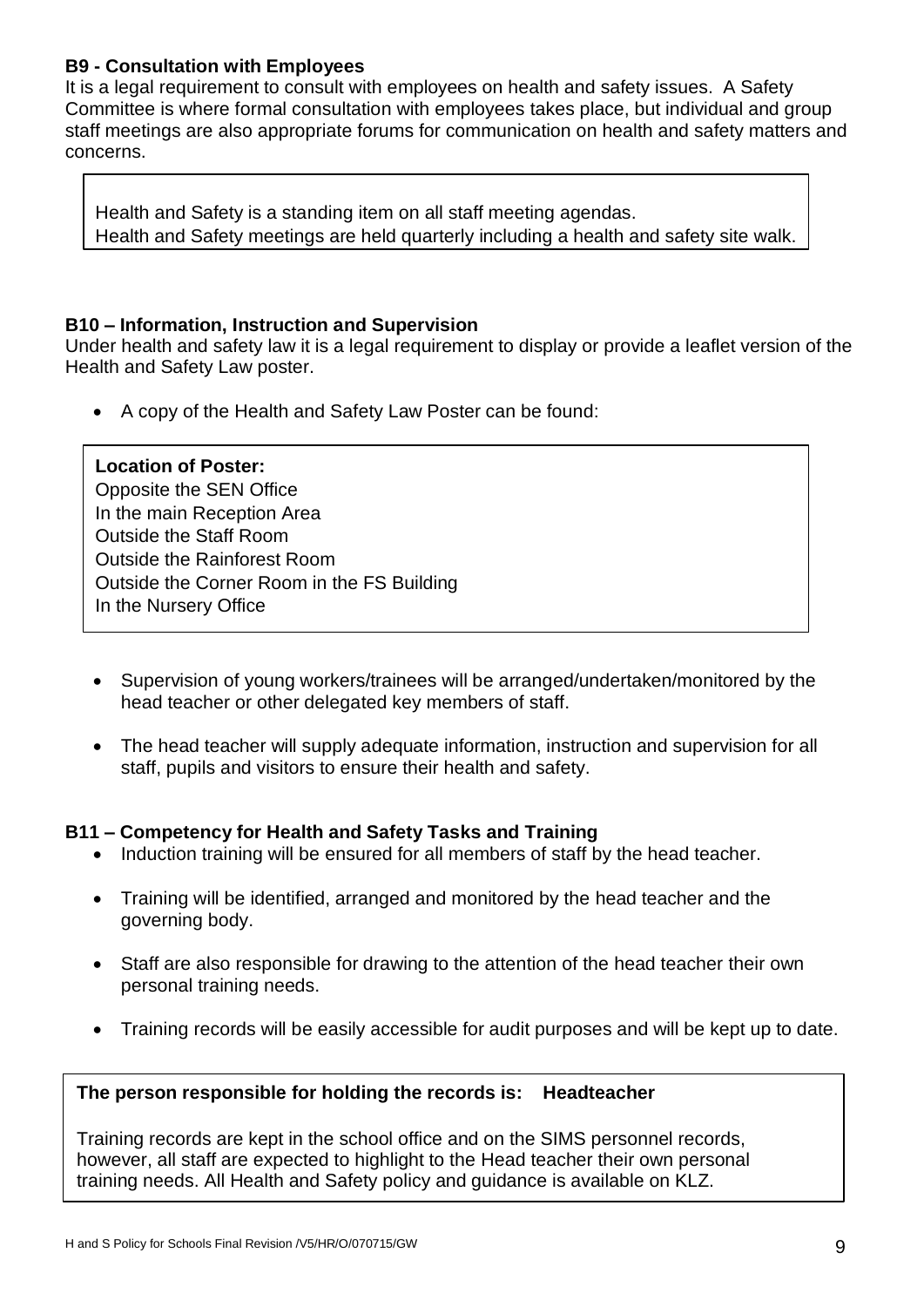#### **B12: Monitoring**

- The head teacher will check working conditions and ensure that safe working practices are being followed. Regular inspections will be undertaken of the school building and grounds Four times a year.
- The School Finance Manager is responsible for investigating accidents although the accountability lies with the head teacher.
- The School Finance Manager is responsible for investigating work-related causes of sickness and absences, although the accountability lies with the headteacher.
- The head teacher is responsible and accountable for acting on investigation findings in order to prevent a reoccurrence.

### **Section C – ARRANGEMENTS**

#### **C1: School Activities**

- The head teacher will ensure that risk assessments are undertaken. *See annex 10*
- The significant findings of all risk assessments will be reported to the governing body and to all relevant staff, contractors and visitors who may be affected.
- Any actions that are required to remove or control risks will be approved by the headteacher or their delegated responsible person.
- The headteacher or delegated responsible person will check that the implemented actions have removed/reduced the risks, and
- All risk assessments will be reviewed on an annual basis or when the work activity changes, whichever is the soonest.

| <b>Curriculum Safety Risk Assessments:</b> | <b>Class Teachers</b> |
|--------------------------------------------|-----------------------|
|                                            |                       |

#### **C2: Visitors**

- All visitors shall be directed by clear signage to the reception and must report to the school office, where appropriate arrangements for the signing in and out and identity badges will be provided.
- All visitors shall be made aware of the school's fire arrangements in the event of a fire.
- All visitors shall be made aware of the school's emergency procedures.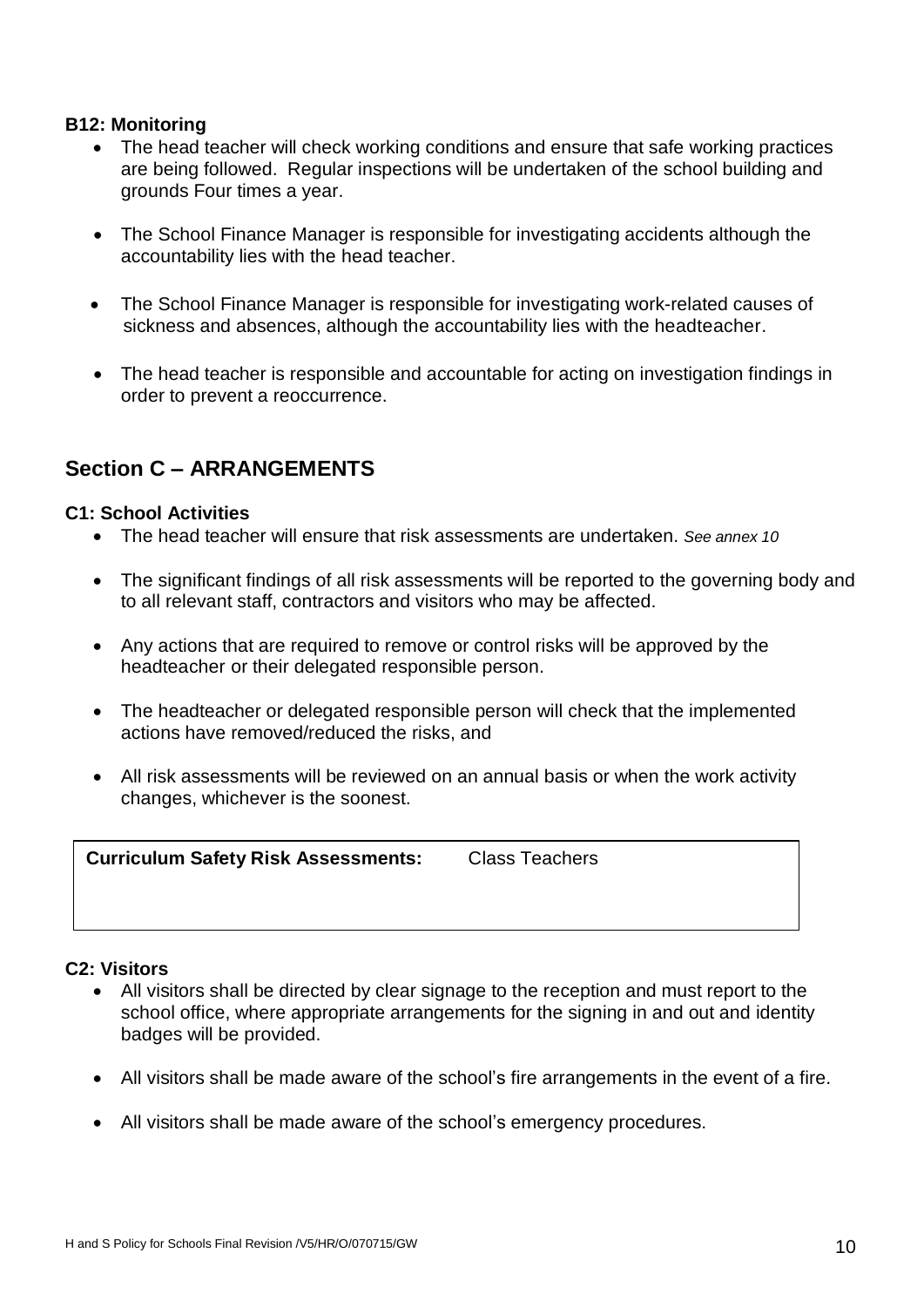#### **C3: Fire and Emergency Procedures**

- The head teacher is responsible for ensuring the fire risk assessment is undertaken, controls are implemented and that it is reviewed annually. See annex 7 and annex 10.
- Emergency exits, assembly points and assembly point instructions are clearly identified by safety signs and notices.

## **Names of fire wardens:**

 $\mathbf{P}_{\text{max}}$   $\mathbf{P}_{\text{max}}$ Stuart Adams John Butler Nicola Upton Jen Scanlon Emma Prentice Marie Guerts Christine Ansell

• Instructions to employees are posted at:

**Specify sites:** Throughout the School.

• Emergency evacuation will be practiced at least three times a year and a record will be kept:

**A record will be kept by:** Site Manager

• Kent Fire and Rescue will be contacted by:

**Specify whose role it is to make the call:**

Office manager, Site Manager or member of SLT.

• Regular testing of fire alarms will occur on:

**Indicate when tests are to be carried out:** Weekly -Thursday, 4.30pm

**Name of tester:** Site Manager or Caretaker

The fire log book will be kept:

#### **Specify who will keep the log and where:**

The fire safety log book is kept in the main office and is maintained by the Site Manager.

H and S Policy for Schools Final Revision /V5/HR/O/070715/GW 11 12 12 12 12 13 14 15 16 17 17 17 18 17 18 17 1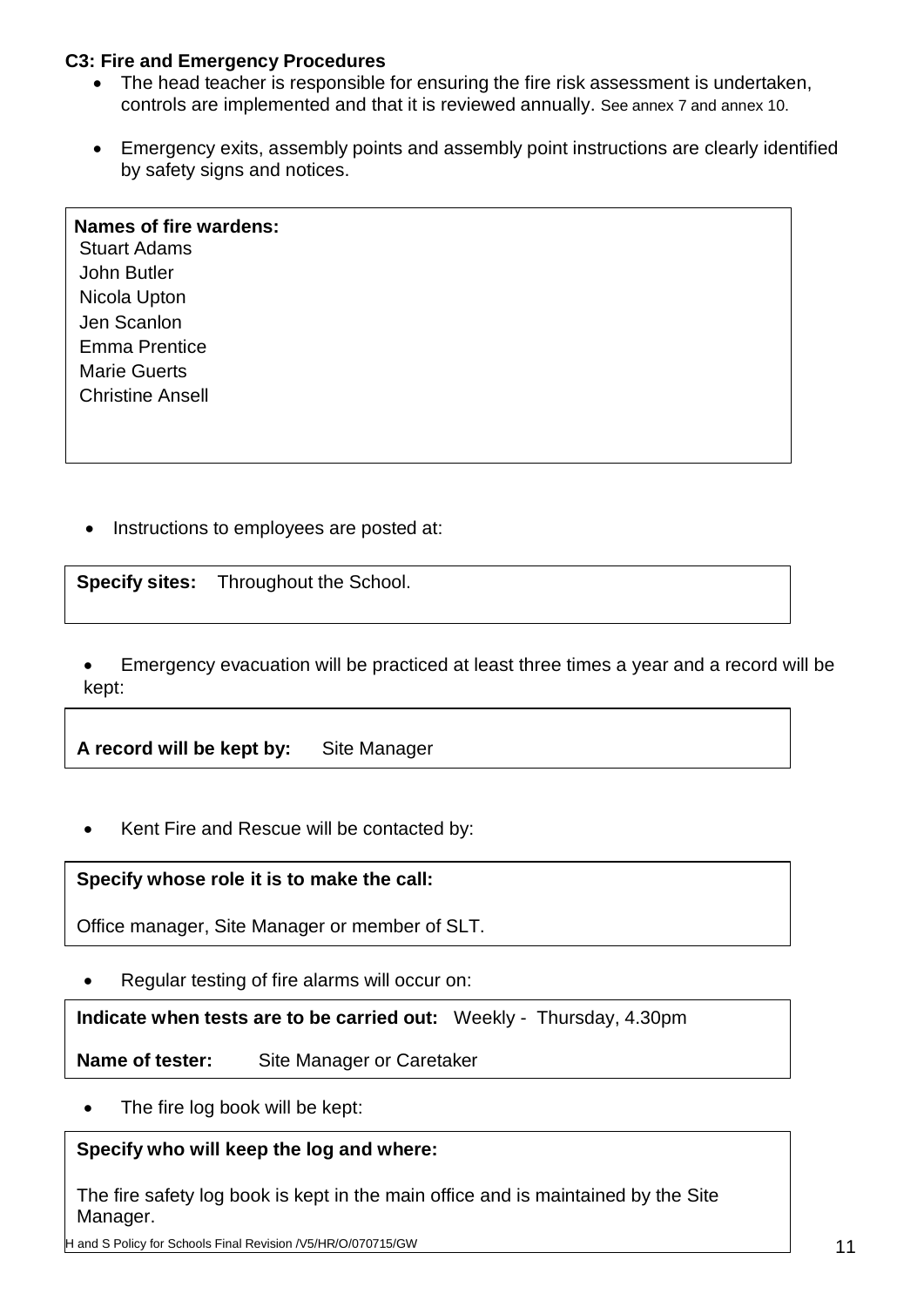#### **C4 Fire Fighting**

Staff should only use fire extinguishers if trained in how to operate them safely. If trained, they should only use the extinguisher if confident to do so and not put themselves or others at undue risk. There should always be a clear escape available. Ensure the alarm is raised BEFORE attempting to tackle a fire. The schools fire and emergency evacuation plan (annex 10) gives full guidance.

All chemicals will be stored in accordance to the Control of Substances Hazardous to Health (COSHH) assessment. List of hazardous substances will be provided to fire officer in the event of a fire. *See annex 9.*

**Name of Responsible Person for Fire Safety:** Site Manager

#### **C5: Maintenance of Fire Precautions:**

The head teacher will ensure regular maintenance of:

- 1. Fire extinguishers
- 2. Fire alarms
- 3. Fire doors
- 4. Fire safety signs and identification of escape routes
- 5. Emergency lighting and other emergency equipment

#### **C6: Bomb Alerts**

Bomb alerts will be dealt with in accordance with the school's emergency planning arrangements. *See annex 1*

- The head teacher is responsible for ensuring the bomb alert procedures are undertaken and implemented.
- Guidance on bombs/suspicious devices or packages will be circulated to staff annually and is available on KLZ.

#### **C7: First Aid Arrangements**

The head teacher will ensure that there are an appropriate number of designated and trained first aiders in the school.

#### **A list of first aiders and contact details can be found:**

In the School Office/Staffroom and at every first aid station.

The head teacher will ensure that there are an appropriate number of first aid boxes, with instructions.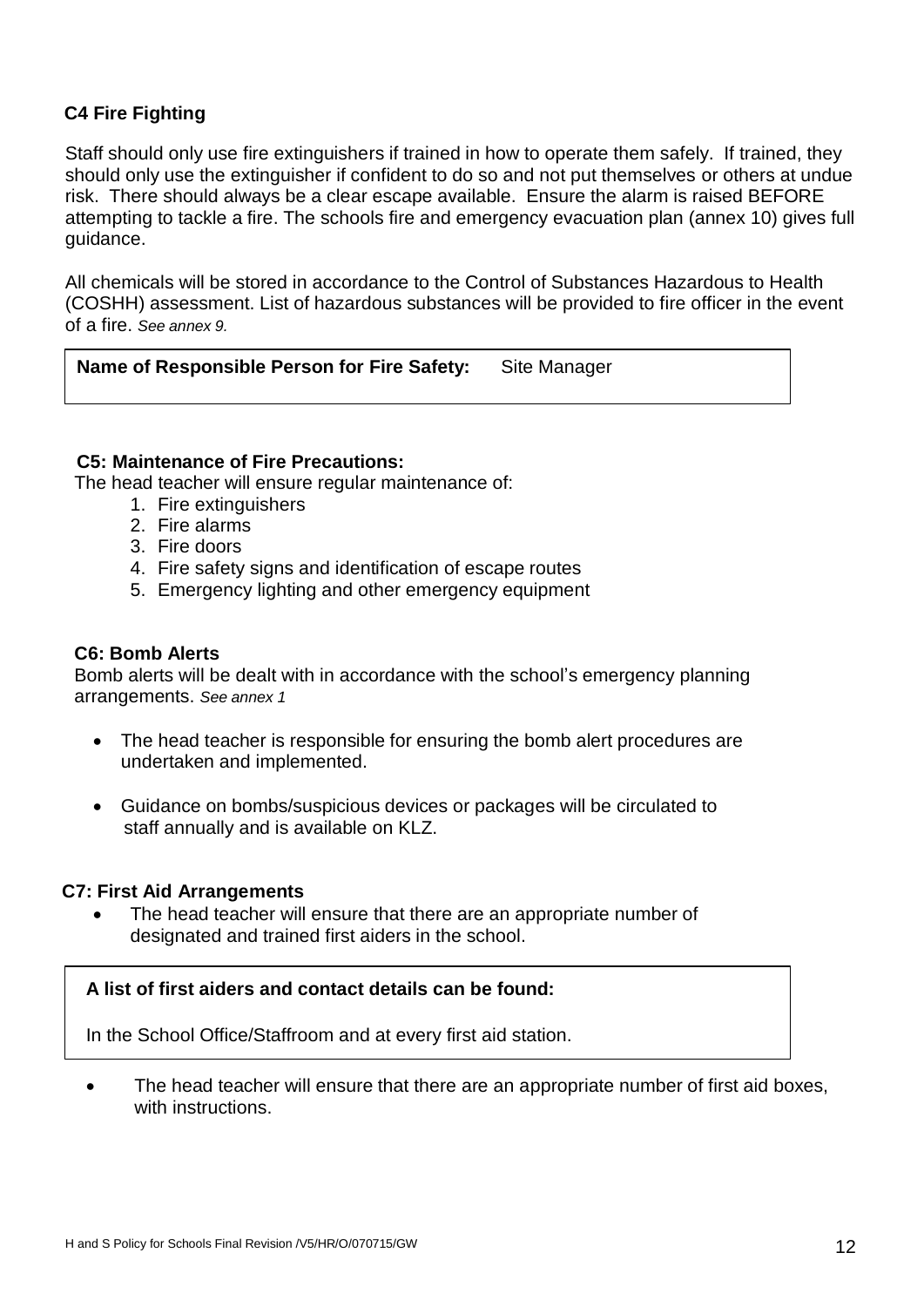#### **The first aid boxes are located at:**

- ❖ Outside Dragonfly Class/Rainforest Room.
- ❖ Outside Bee Class.
- ❖ Outside Butterfly/Parrot Class.
- ❖ In entrance lobby of Year R building outside the Corner Room.
- ❖ In the Nursery Kitchen.

Minor accident reporting books are located at the above stations.

- A first aid risk assessment will be carried out by the headteacher to determine the above factors*. See annex 2*
- The school will follow the procedure for completion of incident / accident records. HS157, HS160, F2508. *See annex 3.* Any issues/actions identified from incident investigations will be actioned, either through staff meetings/direct emails to staff and if building related, via the KLZ site manager maintenance alert system.
- The school will follow the KCC procedures for reporting of injuries as stated in the KCC accident book.
- All reportable incidents under RIDDOR '95 will be reported to the HSE by the school.
- Parents will be invited to complete the consent form for medical treatment in accordance with school policy and DFE guidance.

#### **HSE Contact Details:**

Health and Safety Advice Line for Kent Tel: 03000 418456 Email at [healthandsafety@kent.gov.uk.](mailto:healthandsafety@kent.gov.uk)

**Incident Contact Centre** [www.hse.gov.uk](http://www.hse.gov.uk/)

#### **C8: Information Technology**

- The headteacher will ensure that suitable arrangements are in place for the use of Information Technology.
- Information Technology will be installed safely, with due consideration given to ventilation for server rooms and computer suites and to hazards such as asbestos and working at height.
- Where laptops are used, safe systems of work including charging and use of trolleys will be devised.
- Assessments for users of Display Screen Equipment (DSE) will be carried out in accordance with the Health and Safety (DSE) Regulations 1992 (as amended in 2002).
- The KCC guidance on interactive whiteboards will be followed. *See annex 4*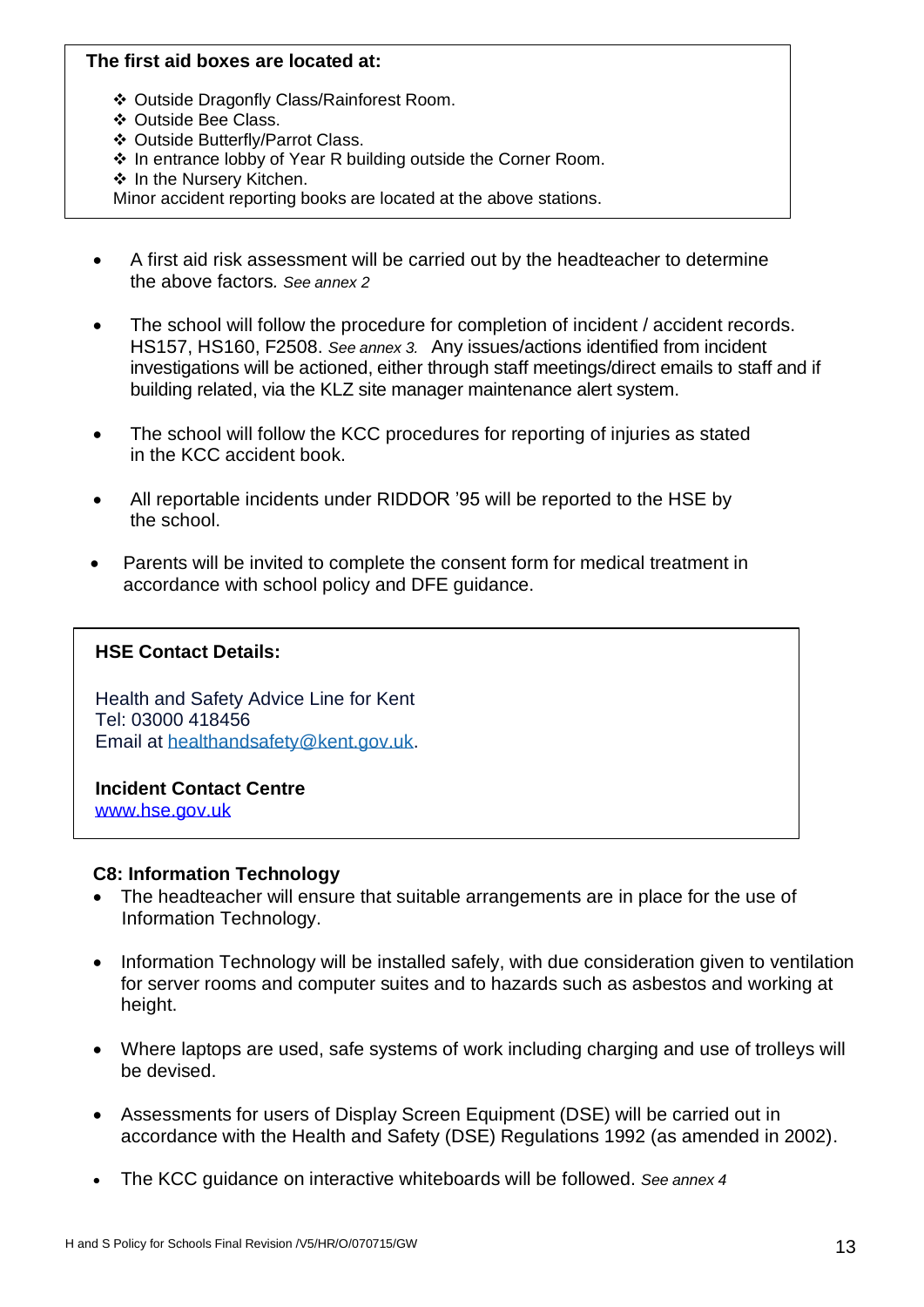#### **C9: Legal Requirements for Premises**

- The school will comply with the requirements of the Workplace (Health, Safety and Welfare) Regulations 1992 with regard to facilities for staff such as lighting, heating, ventilation, space, condition of floors and general welfare facilities.
- The school will comply with the arrangements of the Education (School Premises) Regulations 1999 with regard to school facilities such as washrooms for pupils and staff, medical accommodation and indoor temperatures.

#### **C10: Safe Handling and Use of Substances**

- The headteacher is responsible for identifying all substances which need an assessment under the Control of Substances Hazardous to Health (COSHH) Regulations 2002.
- The headteacher or delegated responsible person will be responsible for undertaking COSHH assessments.
- The headteacher will be responsible for ensuring that all relevant employees are informed about the COSHH assessments. *See annex 5*
- The headteacher will be responsible for checking that all new substances can be used safely before they are purchased.
- COSHH assessments will be reviewed on an annual basis or when the work activity changes, whichever is the soonest.

#### **C11: Inspection of Premises, Plant and Equipment**

- The headteacher will arrange for formal inspections of the premises, plant and equipment to take place three times a year and draw up an effective maintenance programme. *See annex 6*
- All identified maintenance will be implemented.
- Routine checks may be undertaken by a combination of class teachers, governors, caretaking staff and the headteacher/deputy head using the checklists. *See annex 6.*
- Access to store rooms; boiler rooms; tank and plant rooms should also be checked, including checking for inappropriate storage of ladders and other equipment.
- Where damaged asbestos is encountered or suspected, procedures, as laid down in the KCC Asbestos policy, will be followed.

#### **C12: Asbestos Management**

Property and Infrastructure Support will arrange for a management asbestos survey to be carried out every three years in line with KCC policy. The head teacher will ensure that the KCC asbestos management policy is followed. An asbestos docubox/folder will be kept on reception and staff will ask all contractors to check the survey and sign to say that they are aware of where the asbestos is within the building. The head teacher or the delegated responsible person will monitor areas where asbestos material is present, record significant findings and arrange for remedial works to be carried out if necessary. All works undertaken will be updated in the asbestos survey on completion.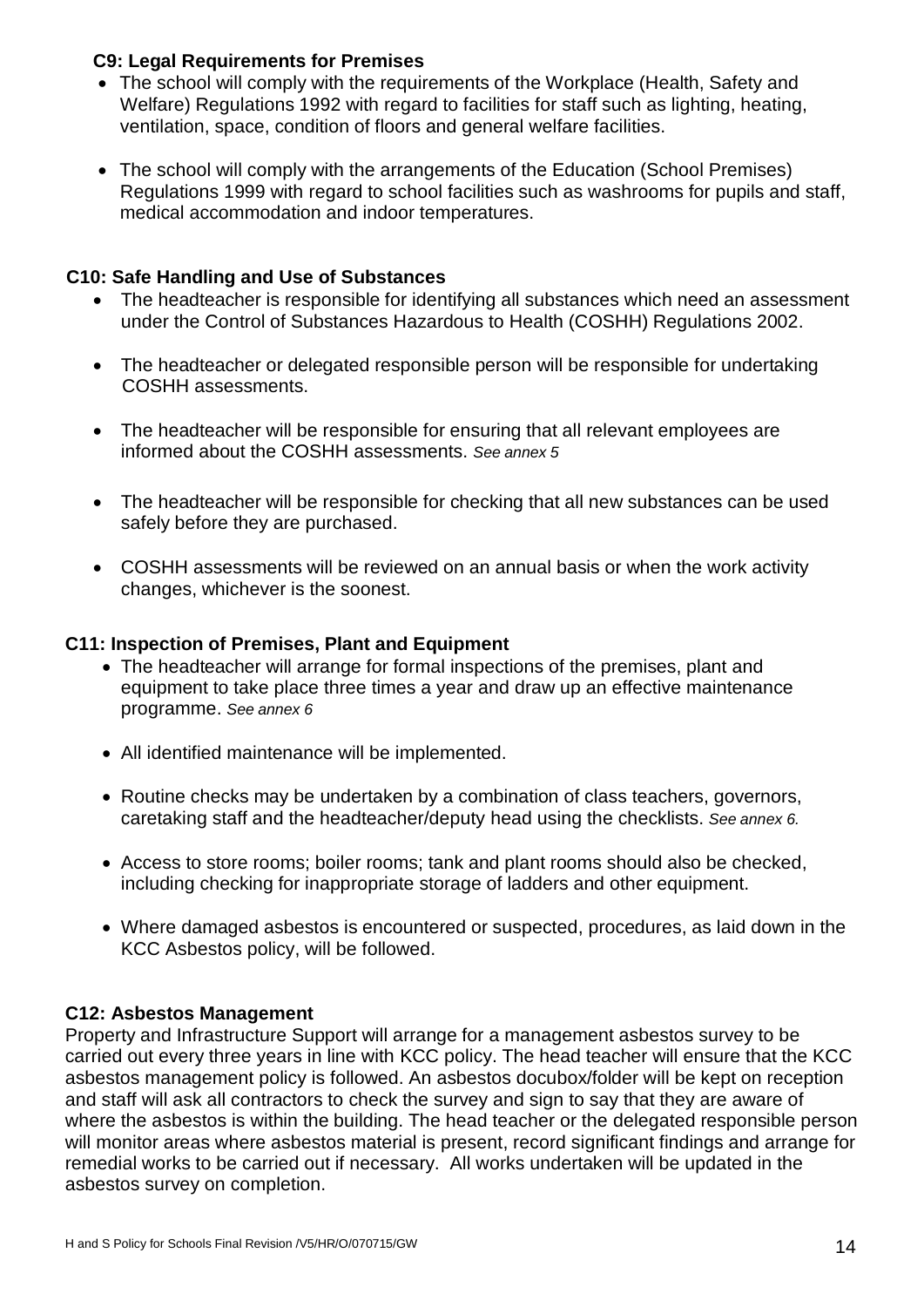#### **C13: Legionella Management**

Property and Infrastructure Support will arrange for a water hygiene risk assessment to be carried out every two years in line with statutory requirements. Assessments identify if there are areas where conditions are such that legionella bacteria could grow; list any required works; and include details of future monitoring requirements that the school is responsible for. Therefore all identified remedial works will be incorporated into the school's maintenance programme.

Monitoring of the water system is also a statutory requirement and the school will ensure this is undertaken. This will include taking temperature readings, recording these in the log book and de-scaling spray outlets. All checks, readings and records are kept in a Legionella Docubox and folder in the site managers office

**Property and Infrastructure Statutory Service Manager:** KCC/ Kier

#### **Telephone Number:**

#### **C14: List of Risk Assessments, Policies and Procedures to complement this Policy**

- Asbestos management
- Bomb alerts
- Bomb Threat Plan
- Control of chemicals hazardous to health (COSHH)
- Data Protection Policy
- E Safety Policy
- Display Screen Equipment (DSE)
- Drugs and alcohol
- Fire and Emergency Evacuation plan
- Electricity at work including portable appliance testing
- Emergency planning
- Fire including responsibilities of the fire wardens
- First aid requirements
- Infection control
- Intruder Alert & lockdown procedure
- Legionella
- Legionella written scheme
- Lone working
- Managing contractors
- Manual handling
- Off-site visits
- Pedestrian and people movement
- Playground supervision
- School events
- Slips, trips and falls
- Stress management
- Violence and aggression
- Working at height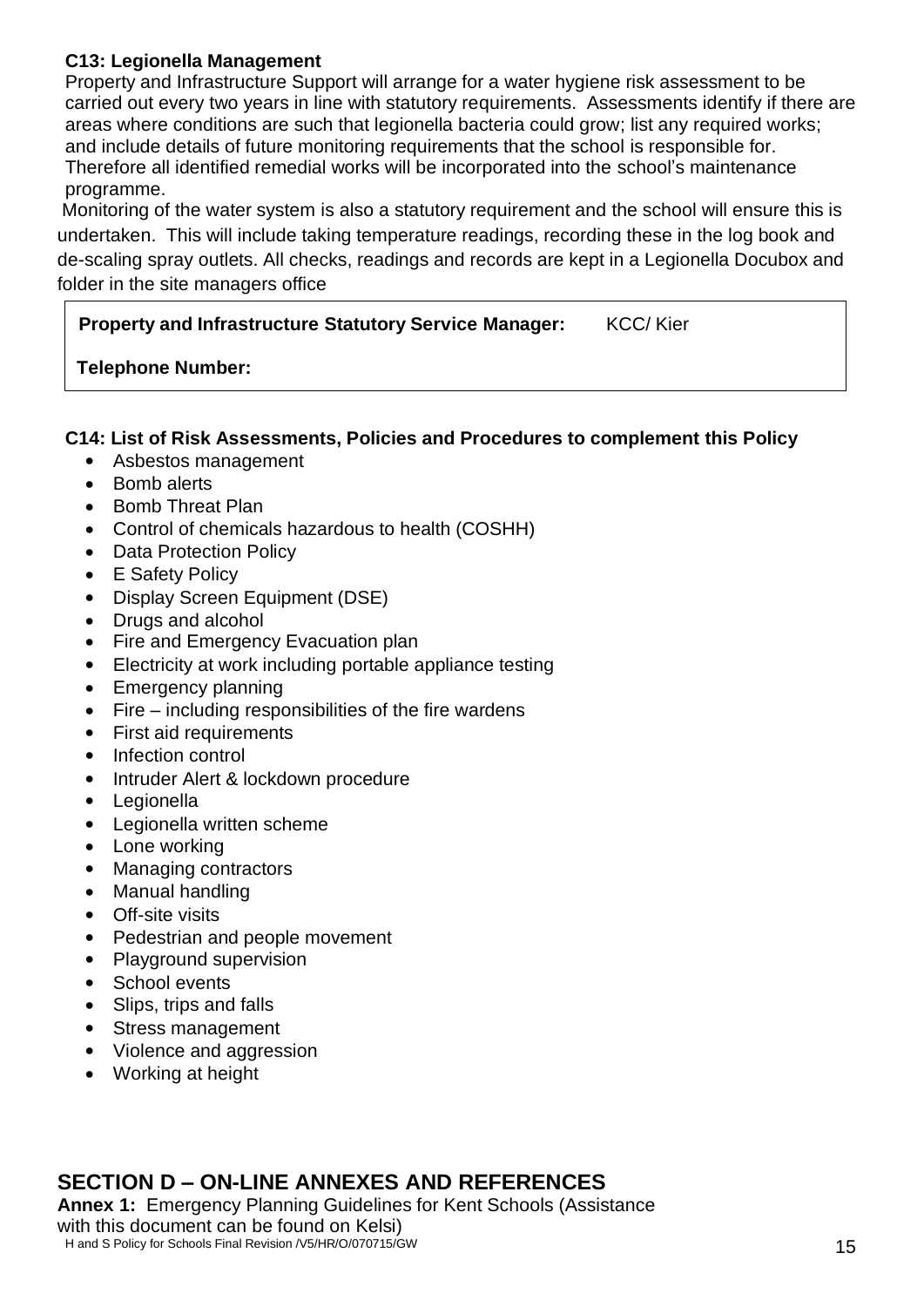<http://www.kelsi.org.uk/running-a-school/maintenance-and-operations/emergency-planning>

**Annex** *2:* Guidance on First Aid for Schools – A Good Practice Guide Managing Medicines in Schools and Early Years Settings <http://www.kelsi.org.uk/policies-and-guidance/health-and-safety-guidance/risk-assessment>

**Annex 3***:* Incident/Accident Reporting <http://www.kelsi.org.uk/policies-and-guidance/health-and-safety-guidance/accident-reporting>

**Annex 4***:* COSHH Risk Assessments on Kelsi

<http://www.kelsi.org.uk/policies-and-guidance/health-and-safety-guidance/chemicals-coshh>

**Annex 5:** Inspection Proforma on Kelsi [http://www.kelsi.org.uk/policies-and-guidance/health-and-safety-guidance/management-of](http://www.kelsi.org.uk/policies-and-guidance/health-and-safety-guidance/management-of-health-safety)[health-safety](http://www.kelsi.org.uk/policies-and-guidance/health-and-safety-guidance/management-of-health-safety)

**Annex 6:** Fire Policy and other linked Documents [http://www.kelsi.org.uk/policies-and](http://www.kelsi.org.uk/policies-and-guidance/health-and-safety-guidance/fire)[guidance/health-and-safety-guidance/fire](http://www.kelsi.org.uk/policies-and-guidance/health-and-safety-guidance/fire)

**Annex 7:** Heating Oil Storage and Management Checklist [http://www.kelsi.org.uk/policies-and-guidance/health-and](http://www.kelsi.org.uk/policies-and-guidance/health-and-safety-guidance/risk-assessment)[safety-guidance/risk-assessment](http://www.kelsi.org.uk/policies-and-guidance/health-and-safety-guidance/risk-assessment)

**Annex 8:** Asbestos Policy and Docubox Contents [http://www.kelsi.org.uk/policies-and](http://www.kelsi.org.uk/policies-and-guidance/health-and-safety-guidance/premises-and-contractor-management)[guidance/health-and-safety-guidance/premises-and](http://www.kelsi.org.uk/policies-and-guidance/health-and-safety-guidance/premises-and-contractor-management)[contractor-management](http://www.kelsi.org.uk/policies-and-guidance/health-and-safety-guidance/premises-and-contractor-management)

**Annex 9:** Health and Safety of Pupils on Educational Visits [http://www.kelsi.org.uk/policies-and-guidance/health-and](http://www.kelsi.org.uk/policies-and-guidance/health-and-safety-guidance/curriculum-topics)[safety-guidance/curriculum-topics](http://www.kelsi.org.uk/policies-and-guidance/health-and-safety-guidance/curriculum-topics)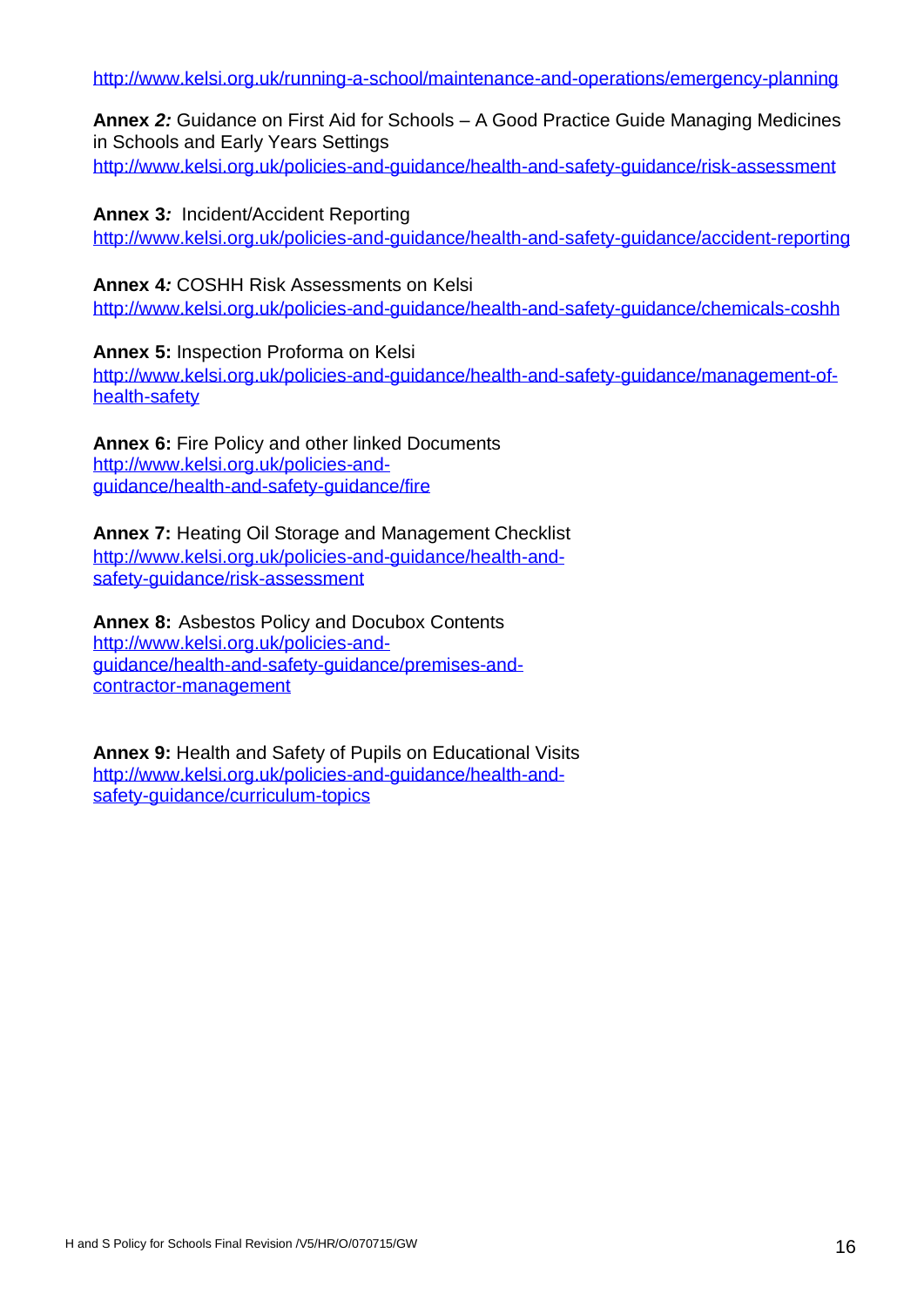### **E1***:* **USEFUL CONTACTS**

#### **KCC Health and Safety Unit**

Health and Safety Advice Line: **Tel:** 03000 418456 **Fax:** 03000 420330 **Location:** Room 3.32 Sessions House, Maidstone, ME14 1XQ

#### **Outdoor Education Unit**

**Tel:** 03000 413971 Email: [outdoor.education@kent.gov.uk](mailto:outdoor.education@kent.gov.uk) **Location:** The Swattenden Outdoor Centre, Swattenden Lane, Cranbrook, TN17 3PS

**Client Services – Caretaking, Cleaners and Waste Management** Janet Stein – Client Service Manager. **Tel:** 03000 416050, Email: [janet.stein@kent.gov.uk](mailto:janet.stein@kent.gov.uk)

Location: Room m2.33, Sessions House, Maidstone, ME14 1XQ

#### **Insurance and Risk Management**

Darryl Mattingly - Insurance and Risk Manager. **Tel:** 03000 416440, Email: [darryl.mattingly@kent.gov.uk](mailto:darryl.mattingly@kent.gov.uk) Location: Room 2.53 Sessions House. Maidstone. ME14 1XQ

#### **Staff Care Services**

Occupational Health, Mediation Services, and Support Line. **Tel:**  03000 411411 Email: [occupational.health@kent.gov.uk](mailto:occupational.health@kent.gov.uk) Location: Park House, 110-112 Mill Street, East Malling, ME19 6BU

#### **Classcare**

Email: [classcare.enquiries@kent.gov.uk](mailto:classcare.enquiries@kent.gov.uk) Website: [www.kent.gov.uk/property](http://www.kent.gov.uk/business/council_business_services/kcc_land_and_property.aspx) Location: Room 1.44, Sessions House, County Hall, Maidstone, Kent, ME14 1XQ

#### **Property and Infrastructure Support – \****Delete if not applicable*

| Bill Ogden    | <b>Operational Services Manager</b>                             | Tel: 03000 416526 |
|---------------|-----------------------------------------------------------------|-------------------|
| Lynn Keeley   | Maintenance / Statutory Team Manager                            | Tel: 07786 191664 |
| *Mark Carnt   | <b>Building Contracts Manager (East Kent)</b>                   | Tel: 07920 538423 |
| *lan McGrath  | <b>Building Contracts Manager (Mid Kent)</b>                    | Tel: 07710 339764 |
| *Steve Mercer | <b>Building Contracts Manager (West Kent)</b>                   | Tel: 07827 970565 |
|               | Steve Hamilton Statutory Services Manager (asbestos/legionella) | Tel: 07920 548911 |
|               | Roger Aldridge Mechanical & Electrical Stat. Compliance Manager | Tel: 07825 506627 |

#### KCC Property Service Desk.

**Tel:** 24 hours, 7 days per week**:** 03000 417878 Location: Contact Centre, Invicta House, County Hall, Maidstone, Kent, ME14 1XX

#### **Health and Safety Executive**

Enforcement of Health and Safety Legislation. **Tel:** 0845 345 0055 online reporting<https://extranet.hse.gov.uk/lfserver/external/F2508IE> Location: Local office: International House, Dover Place, Ashford, TN24 1HU

#### **County Fire & Rescue Service**

Barry Healey, Station Manager – School Premises. **Tel:** 01622 692121 Ext.7621 Location: Tunbridge Wells Fire Station, Grove Hill Road, Tunbridge Wells. TN1 1SD.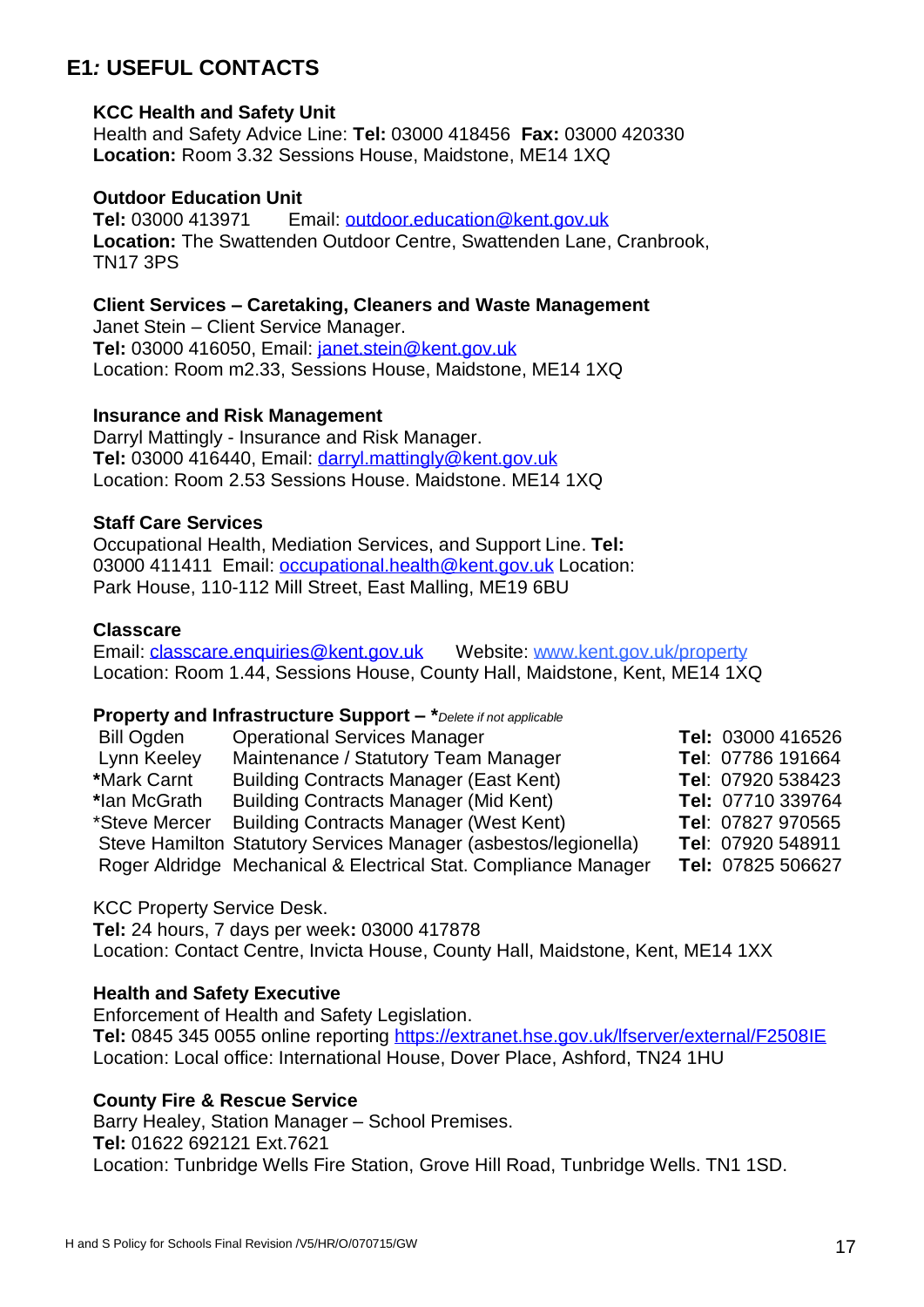#### **RIDDOR Incident Contact Centre**

The reporting service for work-related health and safety, RIDDOR incidents to the HSE. Website: [www.riddor.gov.uk.](http://www.riddor.gov.uk/) E-mail: [riddor@connaught.plc.uk](mailto:riddor@connaught.plc.uk).

#### **Employment Medical Advisory Service (EMAS)**

The Executive's Employment Medical Advisory Service (EMAS). **Tel:** 02089 958503 Location: PO Box 3087, London W4 4ZP

#### **CLEAPSS (The Consortium of Local Authorities for the Provision of Science Services**

Schools and colleges may obtain advice on science safety matters from the school science service as Kent is a member of this organisation until April 2012.

#### **Safe Practice in Physical Education and School Sport**

Association for Physical Education. **Tel:** 0118 378 6240, email: [enquiries@afpe.org.uk](mailto:enquiries@afpe.org.uk) Website: [www.afpa.org.uk](http://www.afpa.org.uk/) Location: Room 117,Bredon, University of Worcester, Henwick Grove, Worcester. WR2 6AJ

#### **Sustainability & Climate Change Team**

Deborah Kapaj – Sustainable Estates Programme Manager **Tel:** 18002 03000 420019 Location: 2<sup>nd</sup> Floor, Invicta House, County Hall, Maidstone. ME14 1XX

#### **Trade Union Representatives**

| John Walder                | NUT           | <b>Sturry Academy</b>                     |
|----------------------------|---------------|-------------------------------------------|
| <b>Christine Dickenson</b> | <b>NUT</b>    | <b>Brook Education Centre</b>             |
| Sandra Silvester           | <b>NUT</b>    | Norton Knatchbull School                  |
| <b>Fred Blunt</b>          | NUT           | Weald of Kent                             |
| <b>Trevor Davies</b>       | <b>NASUWT</b> | <b>Bennett Memorial School</b>            |
| <b>Mark Dickinson</b>      | <b>NASUWT</b> | <b>Maidstone Grammar School for Girls</b> |
| Colin Mills                | <b>NASUWT</b> | Dane Court Grammar School, Broadstairs    |
| <b>John Paul</b>           | <b>ATL</b>    | Barming Primary School - ATL              |
| Julie Huckstep             | <b>ATL</b>    | Hartsdown Technology School               |
| <b>Carol Arthur</b>        | <b>UNISON</b> | St Lawrence in Thanet CEJ School          |
| George Hold                | <b>UNISON</b> | St Lawrence in Thanet CEJ School          |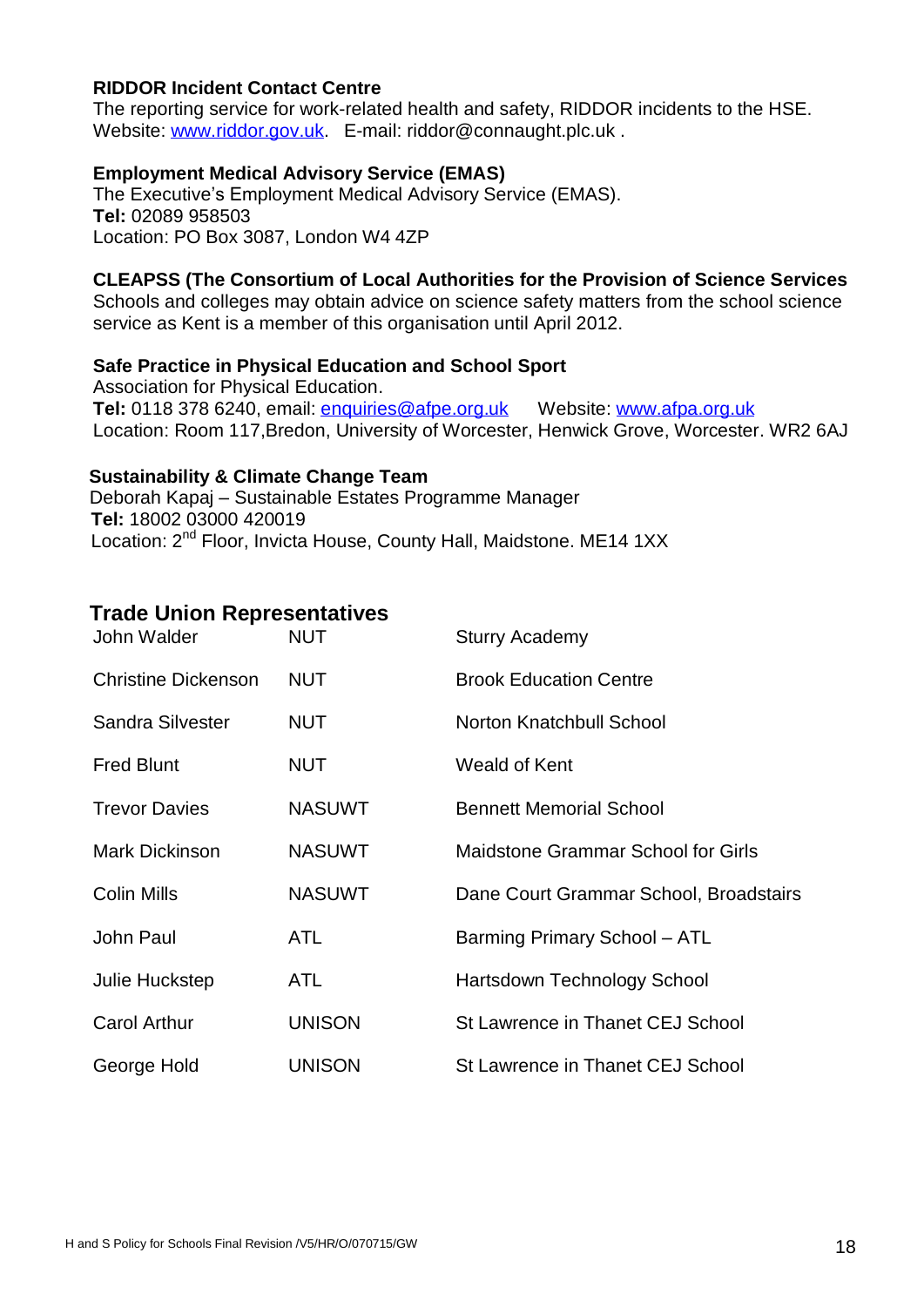## **Annexed Guidance Plans:**

Annex 10 – Fire and Emergency Evacuation Plan

- Annex 11 Bomb Alert Plan
- Annex 12 Intruder and Lock Down Plan.

Annexes 10,11 &12 follow onto the end of this Health and Safety

Policy.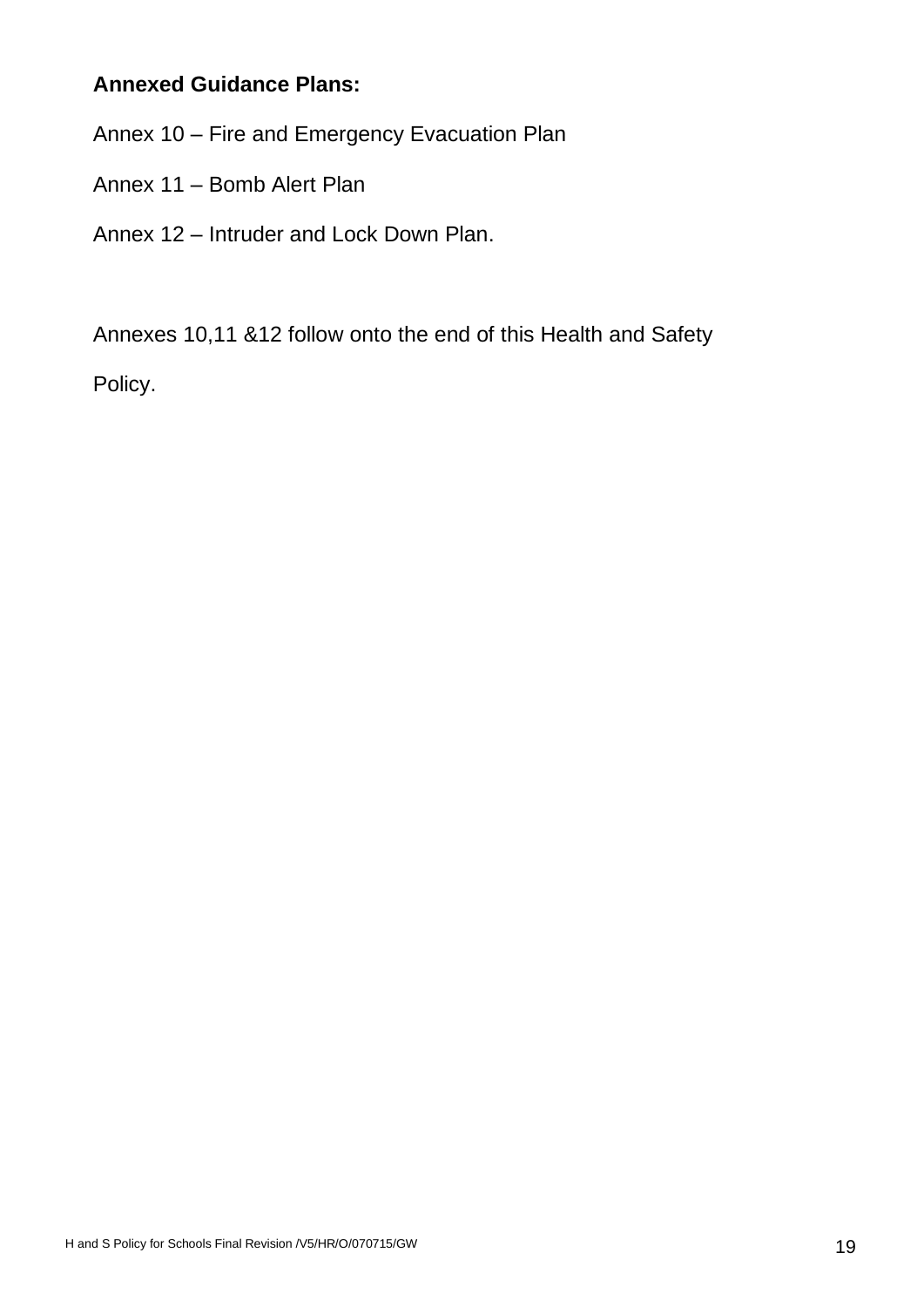# Herne Bay Infant School and Seashells Nursery

**Annex 10**

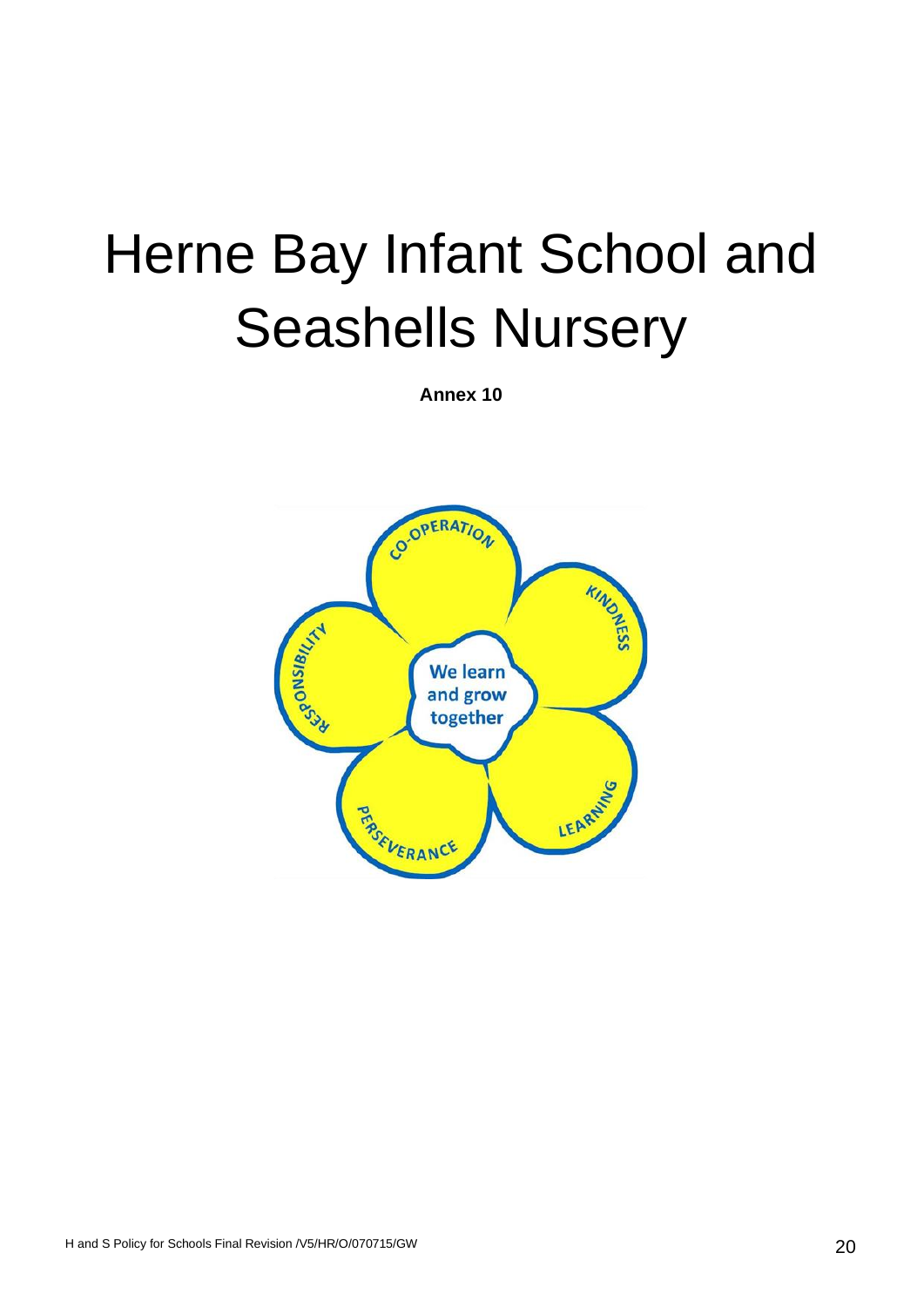## **Emergency instructions**

| 1              | The action employees should take if they discover a fire:                                                                                                                                                                                                                                                                                |
|----------------|------------------------------------------------------------------------------------------------------------------------------------------------------------------------------------------------------------------------------------------------------------------------------------------------------------------------------------------|
|                | Immediately operate the nearest alarm call-point.                                                                                                                                                                                                                                                                                        |
|                | If trained to do so, attack the fire if possible with appliances available, without<br>taking personal risks. If not possible begin evacuation procedure. Do not<br>attempt to tackle any fire if not deemed safe to do so or without training.                                                                                          |
| $\overline{2}$ | How people will be warned if there is a fire.                                                                                                                                                                                                                                                                                            |
|                | The electrical fire alarm system will audibly sound and visually flash upon<br>operation of the manually operated alarm call-point or the instigation of the fire<br>detection sensors.                                                                                                                                                  |
| 3.             | How the evacuation of the building will be carried out                                                                                                                                                                                                                                                                                   |
|                | Everyone in the building should leave the building by the nearest exit and report<br>to the designated assembly points. Anyone not in the building but within the site<br>grounds should not enter or re-enter the building and should make their way to<br>a fire assembly point without entering any buildings on site where possible. |
| 4.             | Identification of escape routes                                                                                                                                                                                                                                                                                                          |
|                | Designated fire exits are marked with signage and building plans with location<br>and fire exit escape routes are provided in each area, showing the designated<br>escape route and fire assembly point.                                                                                                                                 |
| 5.             | Fire fighting equipment provided                                                                                                                                                                                                                                                                                                         |
|                | Fire extinguishers are located in designated areas around the school. A list of<br>these locations will be emailed to staff annually and a list placed in the staff<br>room.                                                                                                                                                             |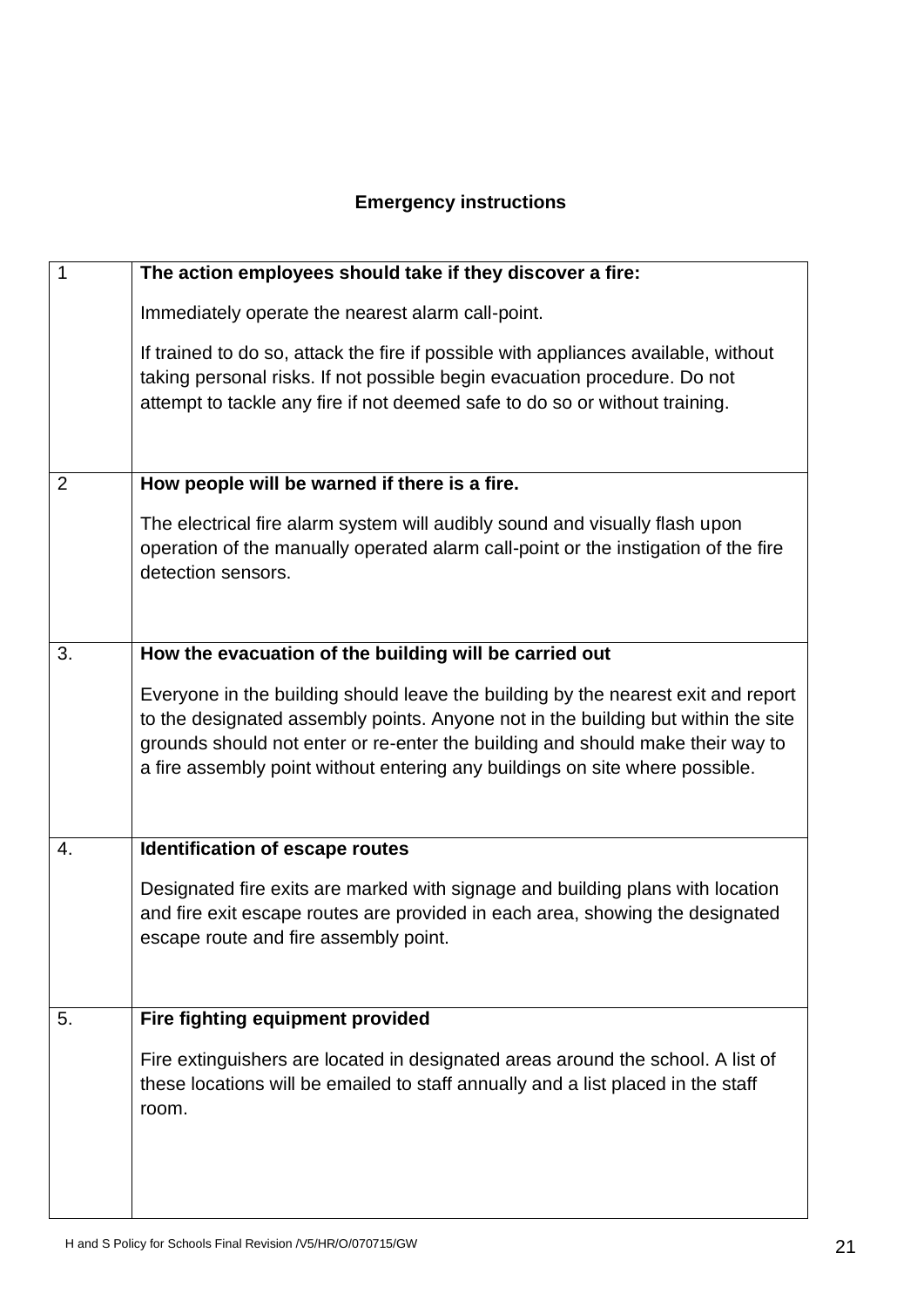| 6. | Duties and identity of employees with specific responsibilities in the event<br>of fire.                                                                                                                                                                                                                                                                                                                                                                                                                                                                                                                                                                                                                                                                                                      |
|----|-----------------------------------------------------------------------------------------------------------------------------------------------------------------------------------------------------------------------------------------------------------------------------------------------------------------------------------------------------------------------------------------------------------------------------------------------------------------------------------------------------------------------------------------------------------------------------------------------------------------------------------------------------------------------------------------------------------------------------------------------------------------------------------------------|
|    | On hearing the alarm:                                                                                                                                                                                                                                                                                                                                                                                                                                                                                                                                                                                                                                                                                                                                                                         |
|    | All staff will begin the evacuation procedure, ensuring they assist in ushering<br>and visitors out of the building and to assemble at the designated fire assembly<br>point.                                                                                                                                                                                                                                                                                                                                                                                                                                                                                                                                                                                                                 |
|    | <b>Fire Wardens will:</b>                                                                                                                                                                                                                                                                                                                                                                                                                                                                                                                                                                                                                                                                                                                                                                     |
|    | Don their Fire Warden hi-vis jackets and grab their Fire Warden bags.<br>Ensure their designated areas are cleared of people, checking rooms,<br>$\bullet$<br>toilets etc.<br>• Gather any relevant information as they check their areas and evacuate,<br>ready to relay to the site manager, SLT or fire brigade.<br>• Close doors and windows as they leave.<br>When assembled with all others at the disignated fire assembly point,<br>$\bullet$<br>monitor that all people counts are complete, via a raised arm by the<br>person checking to indicate all are present and accounted for, and relay<br>this information to the SLT and site manager.<br>Be available, as an identifiable person, to offer support and information<br>to emergency services, staff, pupils and visitors. |
| 7. | Arrangements for the safe evacuation of people identified as being<br>especially at risk, such as contractors, those with disabilities, members of<br>the public and visitors.                                                                                                                                                                                                                                                                                                                                                                                                                                                                                                                                                                                                                |
|    | <b>visitors:</b> The host /employee must take responsibility for any visitor they<br>may have and ensure they leave the building by the nearest exit. All staff<br>should assist any visitors to exit the building to a designated fire<br>assembly point.<br>contractors: must be given information about fire procedures and leave<br>$\bullet$<br>the building at the nearest exit. A booklet detailing information should be<br>handed to contractors upon arrival or be available to view on the signing<br>in pad and signed as seen.<br><b>people with disabilities:</b> specific arrangements will be made for those<br>with disabilities. These arrangements may be made with the assistance<br>of the Area Health and Safety Adviser. Any such arrangements will be                 |
|    | placed in the fire safety and records folder located at the front of the<br>school.                                                                                                                                                                                                                                                                                                                                                                                                                                                                                                                                                                                                                                                                                                           |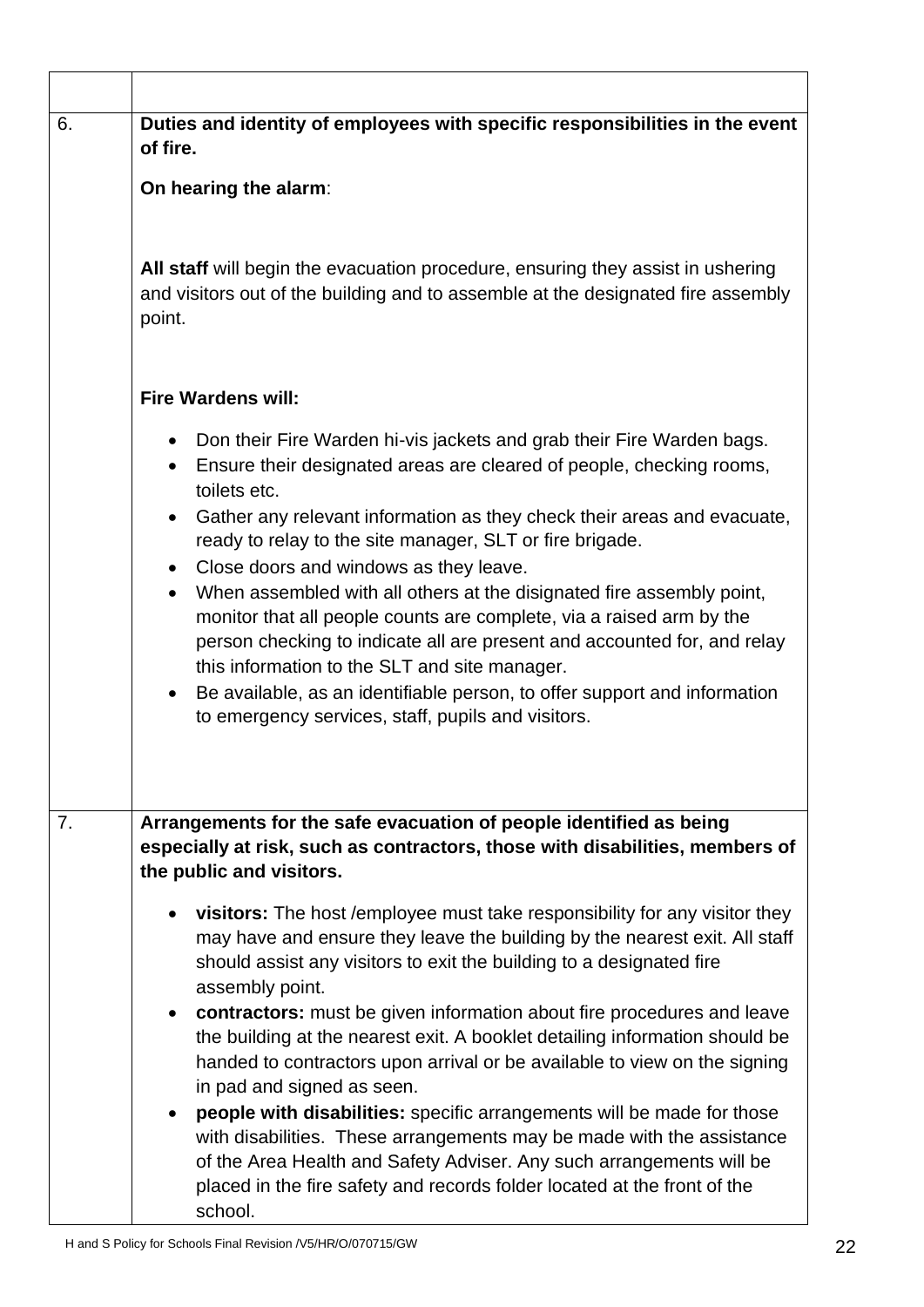| 8.  | How will the Fire Service and any necessary emergency services be called<br>and who will be responsible for doing this.                                                                                                                                                                                                                                             |
|-----|---------------------------------------------------------------------------------------------------------------------------------------------------------------------------------------------------------------------------------------------------------------------------------------------------------------------------------------------------------------------|
|     | On hearing the alarm the <b>office manager</b> will Dial 999 and ask for the Fire<br>$\bullet$<br>Service or other emergency service as appropriate.<br>The site manager or caretaker will call the Fire Service in the absence of<br>$\bullet$<br>the office manager (this will be best achieved using a mobile phone)                                             |
| 9.  | Procedures for liasing with the Fire Service on arrival and notifying them                                                                                                                                                                                                                                                                                          |
|     | of any specific risks, e.g. the location of highly flammable materials.                                                                                                                                                                                                                                                                                             |
|     | The Site Manager or Caretaker or other member of the Fire Wardens will<br>$\bullet$<br>liaise with the Fire Brigade on their arrival.                                                                                                                                                                                                                               |
|     | Any gas supplies will cut off on activation of the electronic alarm via solenoid<br>$\bullet$<br>cut offs and any fire doors will automatically close.                                                                                                                                                                                                              |
| 10. | The following arrangements and training is given to staff:                                                                                                                                                                                                                                                                                                          |
|     |                                                                                                                                                                                                                                                                                                                                                                     |
|     | All staff - fire drills a minimum of three times a year are carried out.                                                                                                                                                                                                                                                                                            |
|     | All staff - A fire briefing will be delivered via the email of the fire procedure<br>٠<br>and instruction once a year and updates and changes will be provided in<br>conjunction with each fire drill. All policies and procedures will be emailed<br>annually to all staff and made available online on the KLZ policies page and<br>school website policies page. |
|     | Fire Warden - Training for designated fire wardens will be provided upon<br>renewal dates or new posts. A record of all training will be kept in the fire<br>safety log. Training to be reviewed annually and planned into budget.                                                                                                                                  |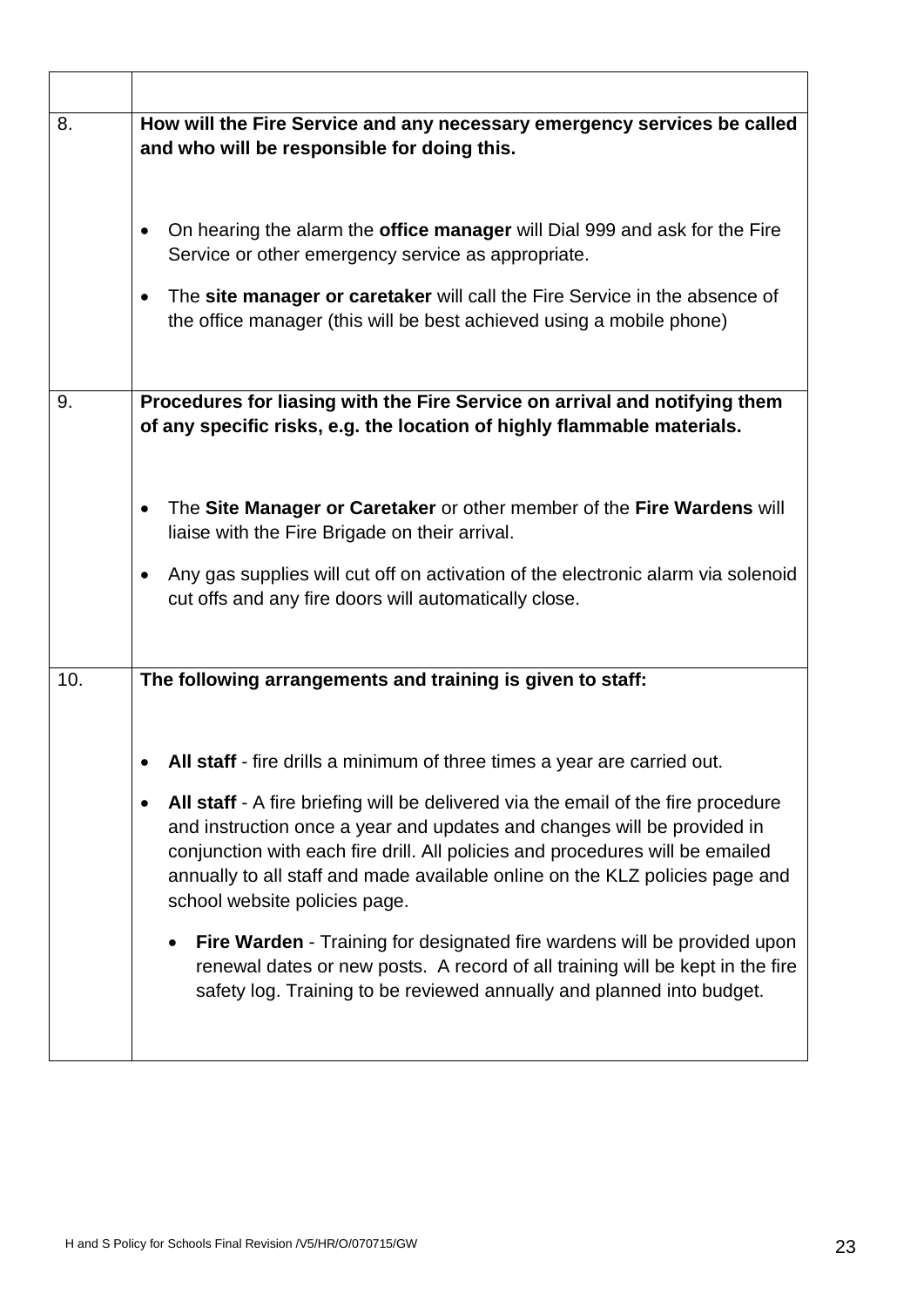#### **Overview of Fire evacuation procedure:**

#### **Activation via call point:**

- Upon discovery of a fire any individual should press the fire call point button to activate the alarm process.
- The alarm panel will begin to sound. A member of the office team will approach the panel and press "0" on the panel to activate the 4 minute delay before full alarm activates.
- Office staff member will then call Site Manager/Caretaker and tell them where the call point was activated. Site Manager/Caretaker will then investigate.
- If no fire is found (accidental or false initiation) the Site Manager/Caretaker will reset the call points and alarm panel to prevent a false alarm.
- If a fire is found then another call point will be pressed to put the alarm into full alarm mode. Sounders and visual flashes will then go off and full evacuation will begin.

#### **Activation via sensor:**

• Should the alarm be activated via a sensor the alarm will automatically go into full fire mode and a full evacuation will progress.

#### **Fire Wardens.**

- Upon hearing/seeing the the full alarm warnings, Fire Wardens should don their Hi-Vis jackets, grab their evacuation bags and begin the pre-arranged checks, in their given areas, before exiting the building to a designated fire assembly point.
- Fire wardens are to ensure all areas in their allotted space are clear of people and that windows and any fire doors are shut where possible and safe to do so.
- They should note any potential risks in their area to report to the Site Manager or fire brigade once out of the building.
- Fire Wardens should usher out any individuals still in the building to the designated fire assembly point.
- Once at their designated fire assembly point, Fire Wardens should register themselves present with the registers and be available as a recognisable person to assist where applicable.

#### **Current Fire wardens:**

- Stuart Adams
- John Butler
- Nikki Upton
- Jennifer Scanlon
- Christine Ansell
- Marie Guerts
- Emma Prentice

#### **Office Staff.**

- Upon hearing the full alarm office staff should begin the evacuation process.
- Designated members of the office team should grab registers including class, staff and visitor logs and bring them to the fire assembly points and hand them out accordingly.
- If a fire has already been confirmed the Office Manager should call the fire brigade.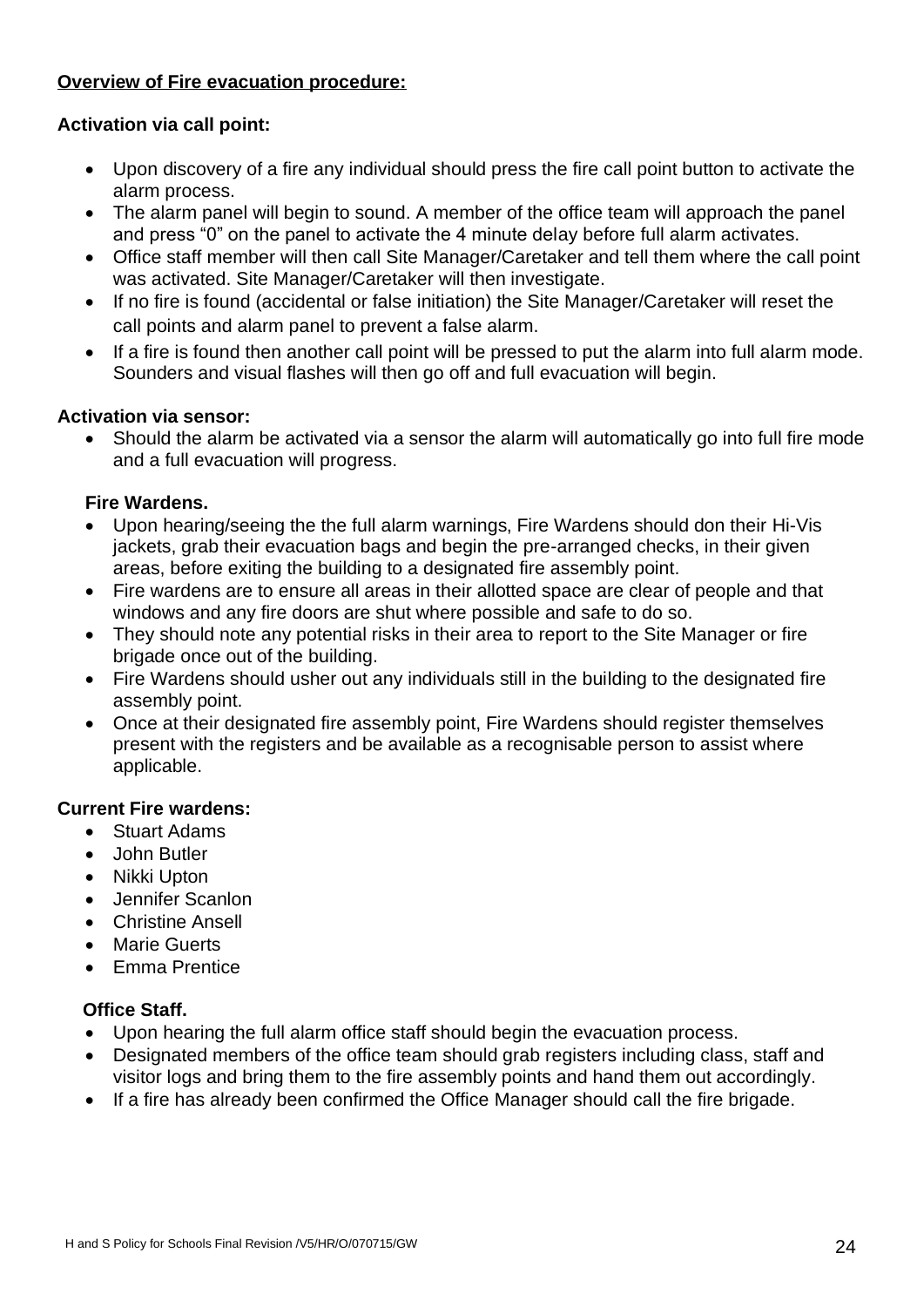#### **General Staff.**

- Upon hearing/seeing the alarm staff in non teaching roles, office staff, SLT etc, must leave the building via their nearest and safest exit route and exit.
- Once outside the building they must meet at their designated fire assembly point to be marked on the register. This will usually be inside the **Garden Zone** in the main playground.
- If staff have a visitor with them or see a visitor whilst evacuating the building they should usher the visitor out of the building to the designated fire assembly point (**Garden Zone in the main playground for visitors**).

#### **Teachers,Classroom Staff and staff accompanying children.**

- Upon hearing/seeing the alarm classroom staff/staff responsible for children should calmly line the children up and walk them sensibly out of the building via their closest and safest exit route and exit to their designated fire assembly point.
- Once at the designated fire assembly point, teachers/classroom staff should take a full register to check all children in their care are present.
- Once the register is taken if all children are present the member of staff should raise their hand in the air and keep it there until acknowledged. If any children are not accounted for they should notify, immediately, a member of the SLT.

#### **Visitors and contractors.**

- All visitiors and contractors should be given a school information leaflet, detailing evacuation procedures, upon arrival onto site.
- Visitors accompanied by a member of staff will be ushered out of the building and to the designated fire assembly point by that staff member.
- Fire Wardens will check their areas for individuals and upon seeing any visitor will instruct and usher them out of the building to the correct fire assembly point.
- Any staff member coming upon a visitor should usher them out of the building and to the designated fire assembly point.

#### **Fire Assembly Points:**

**KS1 – Main playground (Fire assembly sign in place)**

**Reception - Year R playground (Fire assembly sign in place)**

**Nursery – Arkley Road gate (Fire Assembly sign in place)** 

**Staff and Visitors – "Garden Zone" in main playground (Fire assembly sign in place)**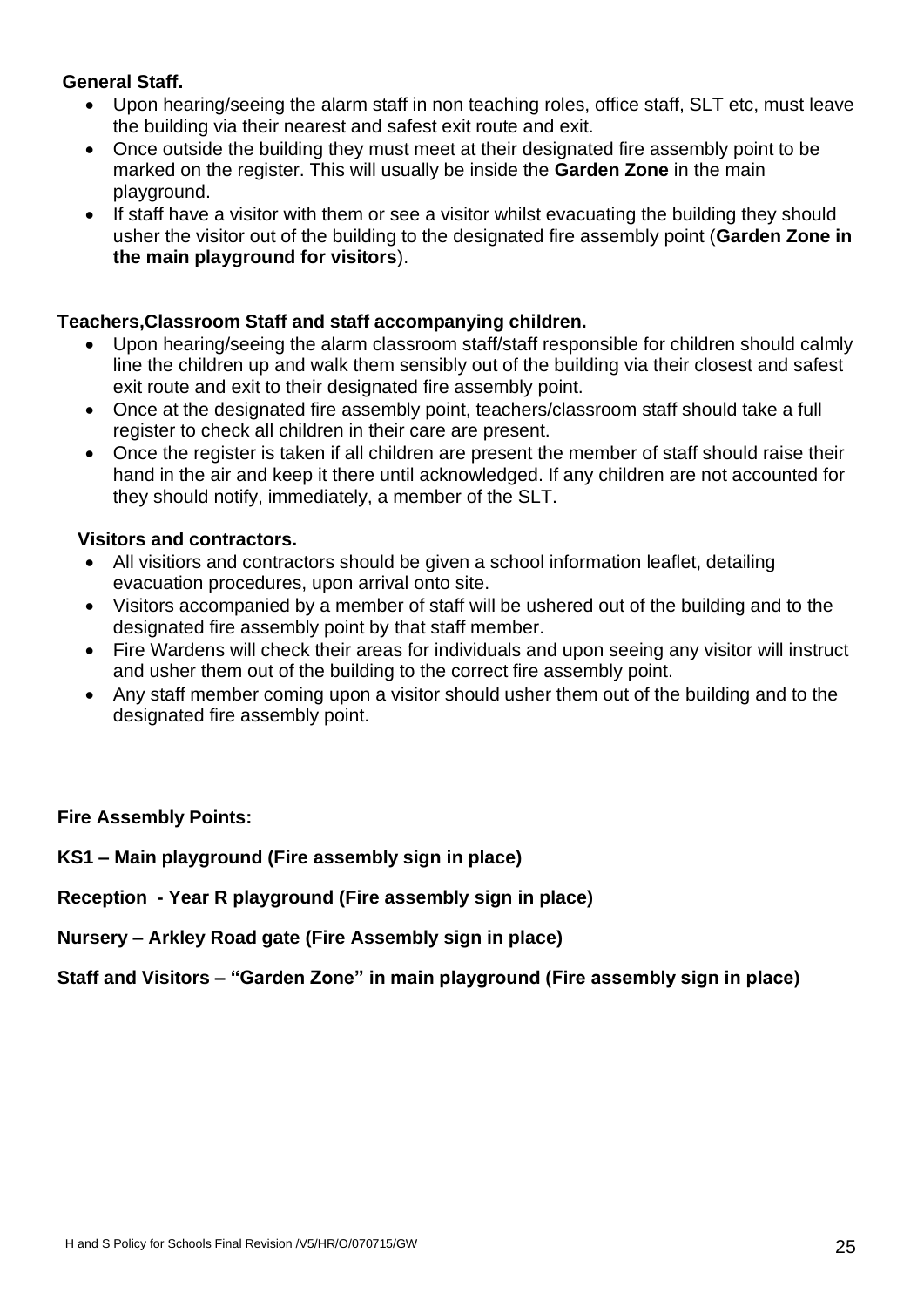#### **Fire Extinguisher locations, types and uses**

**Please Note - Only trained members of staff should use firefighting equipment to attempt to tackle a fire and only if safe to do so.** 

#### **KS1 building:**

- Doors out to year 1 garden (opposite toilets) 1 x WATER
- Corridor Outside Butterfly class door 1x CO2 and 1x WATER
- ICT Suite (behind door) 1x CO2
- Middle toilets (outside door near Bee class) 1x CO2
- Staff Room (behind door) 1x CO2
- Sign in desk 1x WATER
- Outside SEN office (behind corridor corner door) 1x WATER
- Tower room stairs (top of stairs) 1x WATER
- In corridor outside Monkey class 1x WATER
- Main Kitchen 1x CO2 and 1x Fire blanket
- In corridor outside kitchen 1x WATER
- Site workshop (by window)  $-1x$  POWDER
- Workshop store (old cleaners tea hut) 1x WATER
- Stationary store (behind door) 1x WATER
- Art store (inside door)  $-1x$  FOAM
- Cleaning store (inside door) 1x CO2
- Fruit store (inside door) 1x CO2 and 1x WATER
- Starfish class CO2
- Starfish cloakroom 1x WATER
- Seahorse class 1x WATER
- Corner room 1x FOAM
- Dolphin class 1x CO2
- Octopus cloakroom 1x WATER
- Octopus class 1x CO<sub>2</sub>
- Nursery (by back door) 1x CO2 and 1x WATER
- Nursery kitchen (by door) 1x CO2 and WATER
- Cabin (nearest year R) 1x WATER
- Cabin (nearest Nursery) 1x WATER

**All extinguishers are checked annually by a qualified person and replaced as required. Extinguishers are also visually checked monthly by the site manager.**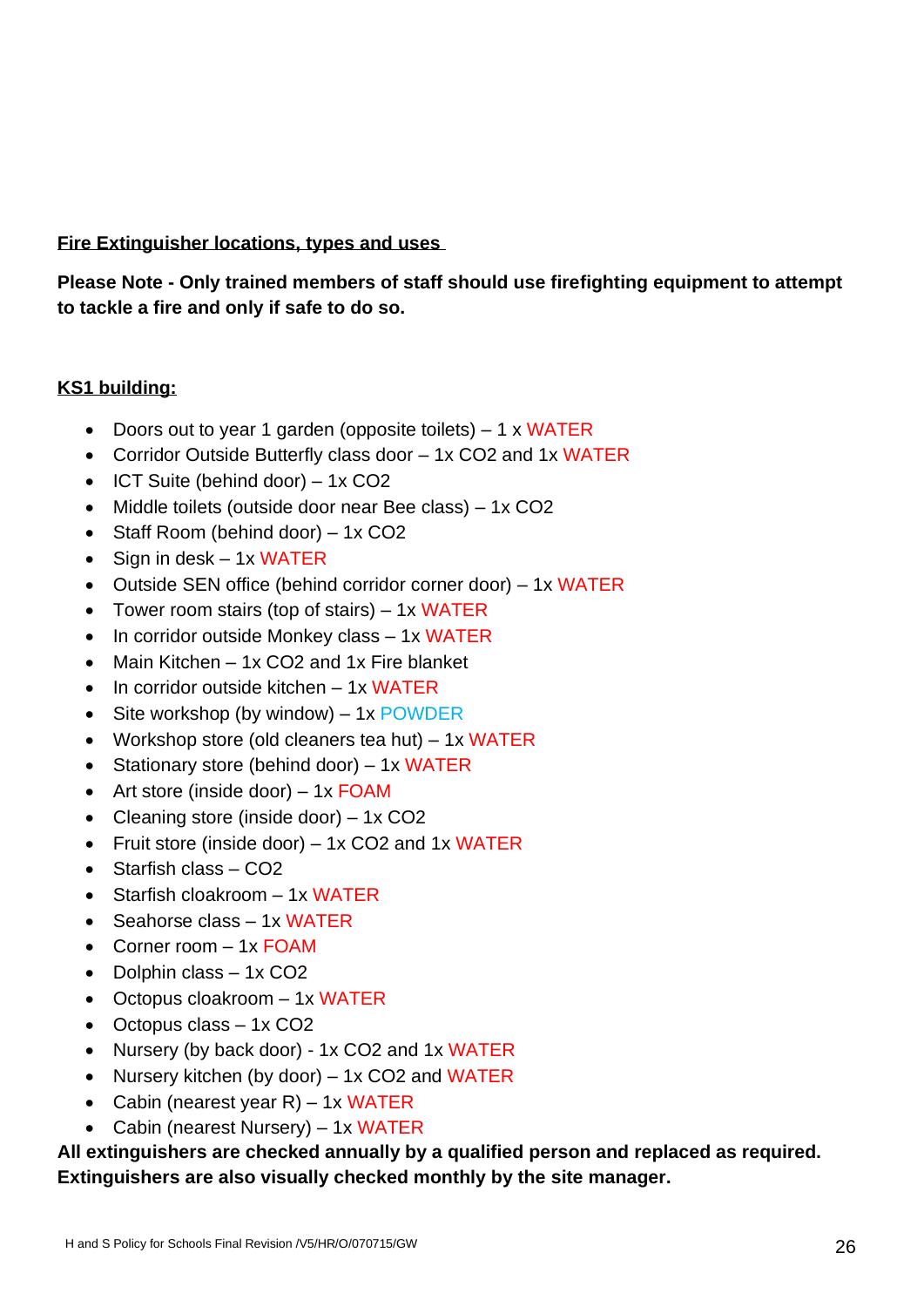# Herne Bay Infant School and Seashells Nursery

Annex 11



## Bomb Threat Plan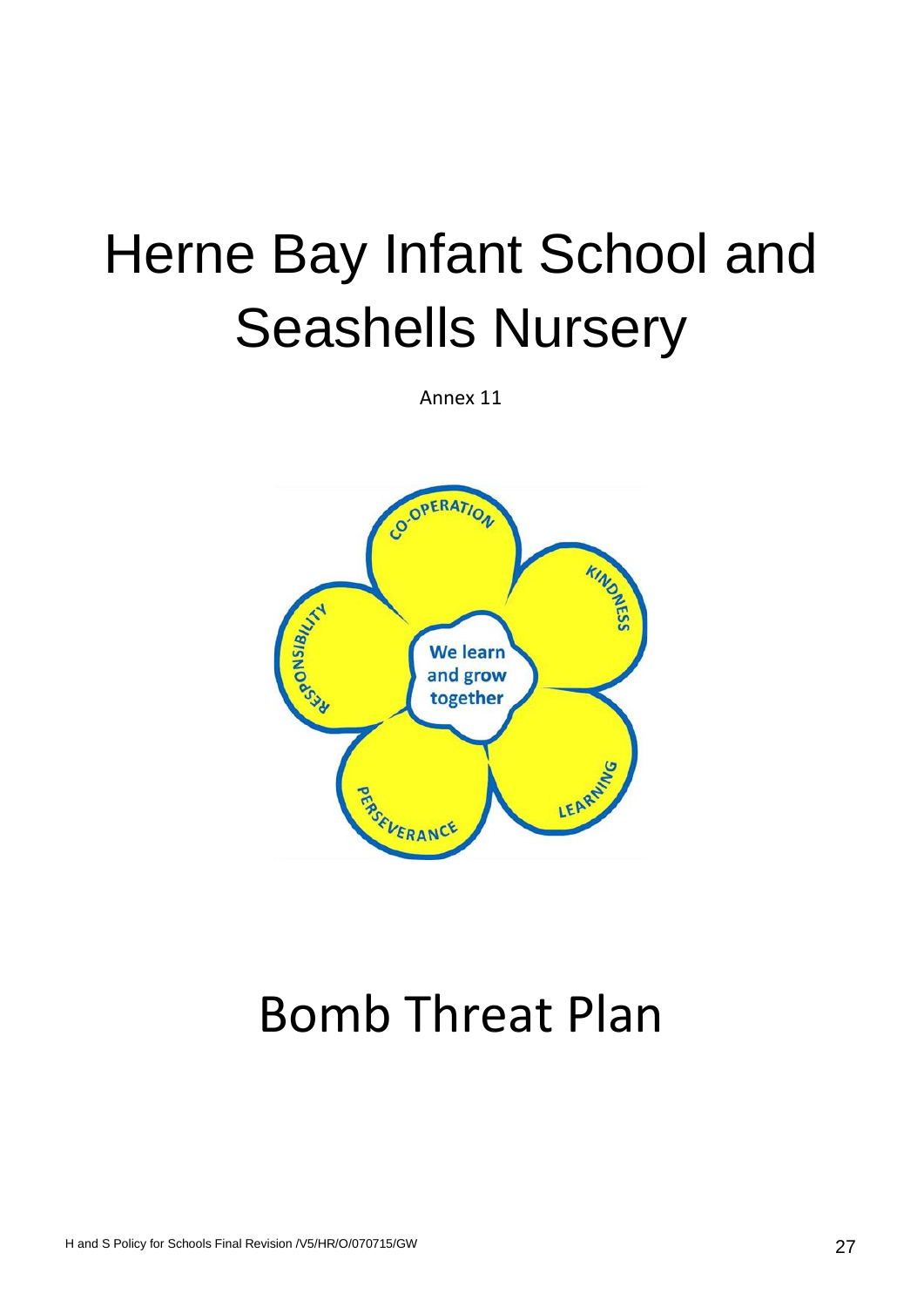#### **Receiving the Threat**

Any member of staff with a direct phone line, mobile, computer or tablet can potentially receive a bomb threat. Therefore, all staff should be aware of how to act in the event that they receive such a threat.

#### **If you receive a telephone threat, you should:**

- stay calm and listen carefully
- have immediate access to a checklist on key information that should be recorded (see bomb threat [checklist\)](https://www.gov.uk/government/uploads/system/uploads/attachment_data/file/552301/Bomb_Threats_Form_5474.pdf)
- if practical, keep the caller talking and alert a colleague to dial 999
- if displayed on your phone, note the number of the caller, otherwise, dial 1471 to obtain the number once the call has ended
- if the threat is a recorded message write down as much detail as possible
- If the threat is received via text message do not reply to, forward or delete the message. Note the number of the sender and follow police advice
- know who to contact in your organisation upon receipt of the threat. For Herne Bay Infants School and Seashells Nursery this is a member of SLT or the Schools Health and Safety officer (Stuart Adams).

#### **If the threat is delivered face-to-face:**

• try to remember as many distinguishing characteristics of the threat-maker as possible

#### **If discovered in a written note, letter or as graffiti:**

• treat as police evidence and stop other people touching the item

#### **If the threat is received via email or social media:**

- do not reply to, forward or delete the message
- note the sender's email address or username/user ID for social media applications
- preserve all web log files for your organisation to help the police investigation (as a guide, 7 days prior to the threat message and 48 hours after)

REMEMBER Dial 999 and follow police advice in all circumstances.

#### **Evacuation Procedure**

In the event a bomb threat is received a full evacuation of the school site must take place until the threat can be cleared by the correct authorities/emergency services.

The following steps should be taken once the initial threat is received, to evacuate the site: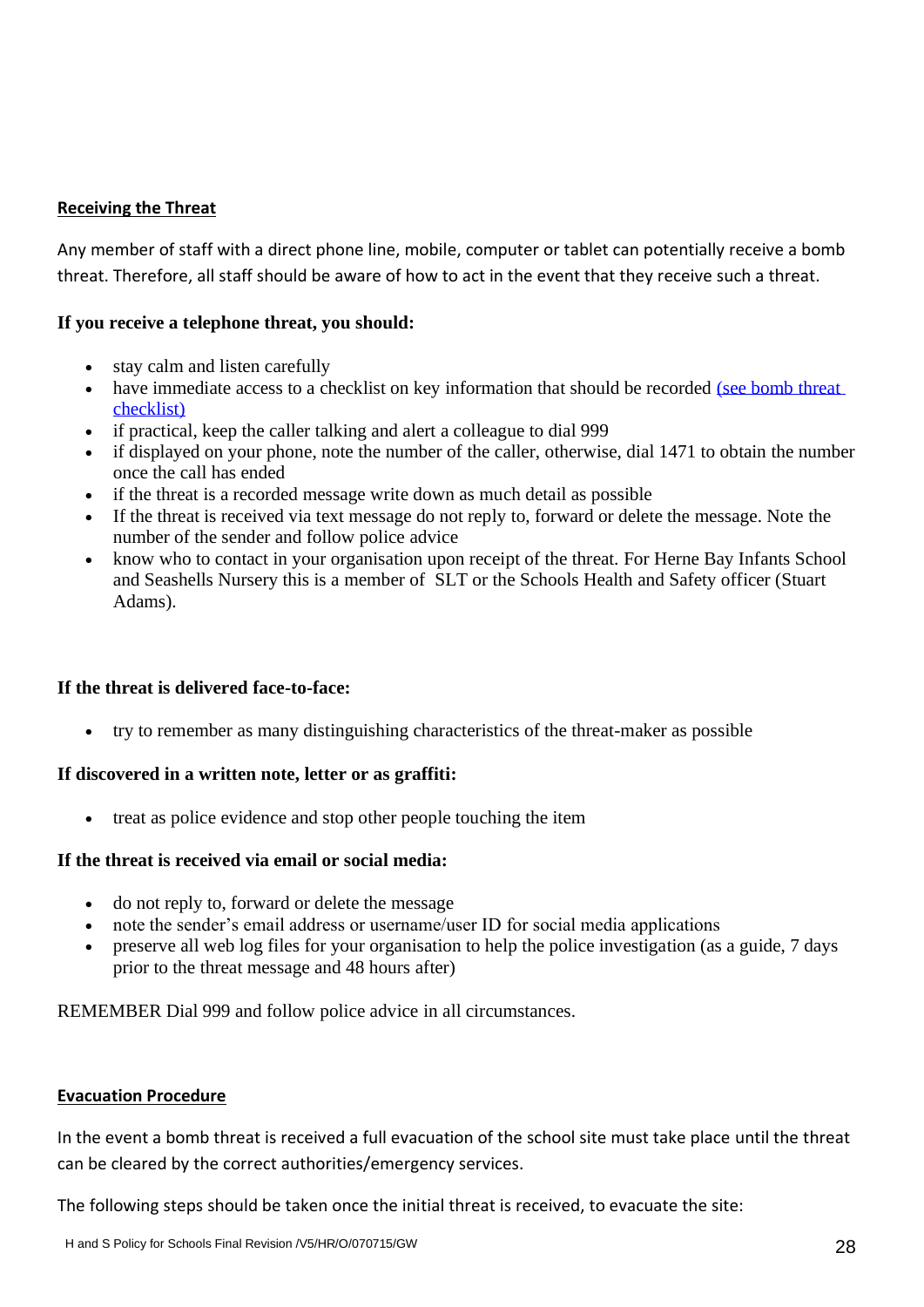- The person who received the threat must inform the SLT and/or Health and Safety officer; who in turn should inform Herne Bay Junior School of the threat.
- Under NO circumstance should the fire alarm be set off, via a call point or otherwise, to raise the alarm for an evacuation. Equally, NO MOBILE communication or radios should be used to alert others of the threat. The sound of the alarm or the mobile and radio signals may trigger any potential explosive device.
- The alarm must be raised by "silent means" which for Herne Bay Infants School and Seashells Nursery will be by means of face to face communication or signage walked around the school to alert staff to begin the evacuation. The signage will have a picture of a human head with a finger over the lips, a "quiet sign". The "quiet Signs" will be kept in the main office for KS1 and the site Managers office for foundation stage and Nursery.
- The signs will be circulated around the building by designated members of staff from the main office, SLT, Site team and other office staff. Where possible, Site Wardens will be used to walk their designated fire evacuation areas, checking they are vacated as they go, as they would for a fire evacuation. The site manager or caretaker should lock all outer gates to ensure no persons can enter the site.
- Upon receiving the evacuate sign staff, pupils and visitors should evacuate calmly and quietly to the safest assembly point, to be determined by SLT based on the location of the threat, via their indicated emergency exit routes and exits, unless otherwise stated.

The following are identifiable assembly point options:

#### **For external evacuation**

- Herne Bay Junior School field.
- Arkley Road assembly point
- Year R playground assembly point
- Main Playground assembly point
- Assembly Points as identified in the school business continuity plan.

#### **Internal (inwards evacuation)**

- Should the threat be outside the building it may be deemed safer to remain inside. In this case all staff, children and visitors should remain as central to the room as possible and away from any windows, external walls and doors.
- Office staff will take registers and hand them out to teaching staff to take a full register, once in a safe place. Designated staff will then take registers for visitors from the site sign in application.
- Once registers are taken staff must indicate, by means of a raised hand until acknowledged, that all pupils are accounted for. If it is found that any individual is not accounted for this must be reported to the SLT immediately.
- All staff, visitors and pupils should remain at their assembly points until it is deemed clear to return to 'normal' operation by a member of the SLT.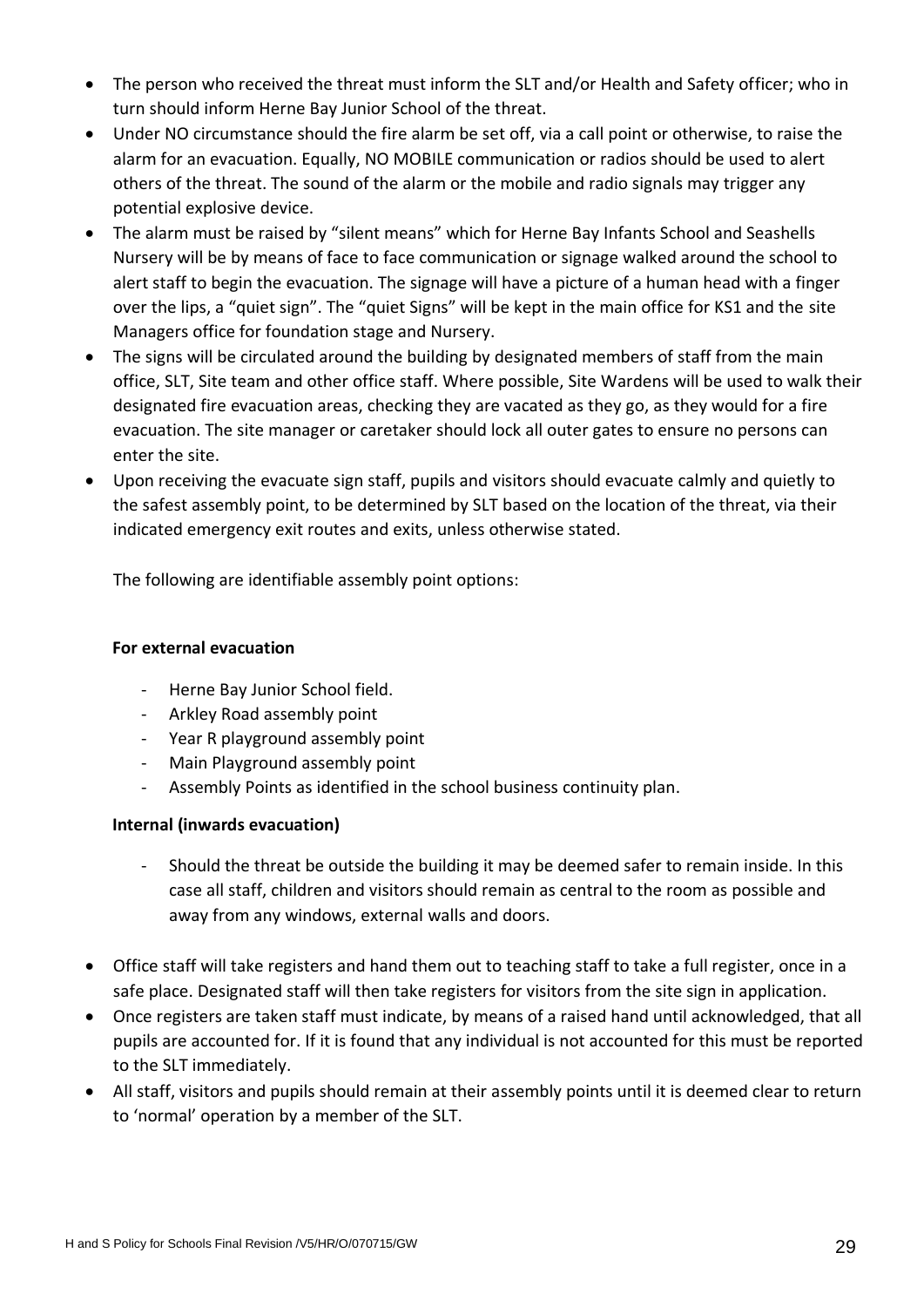# Herne Bay Infant School and Seashells Nursery



Annex 12

## Intruder Alert & Lockdown Procedure.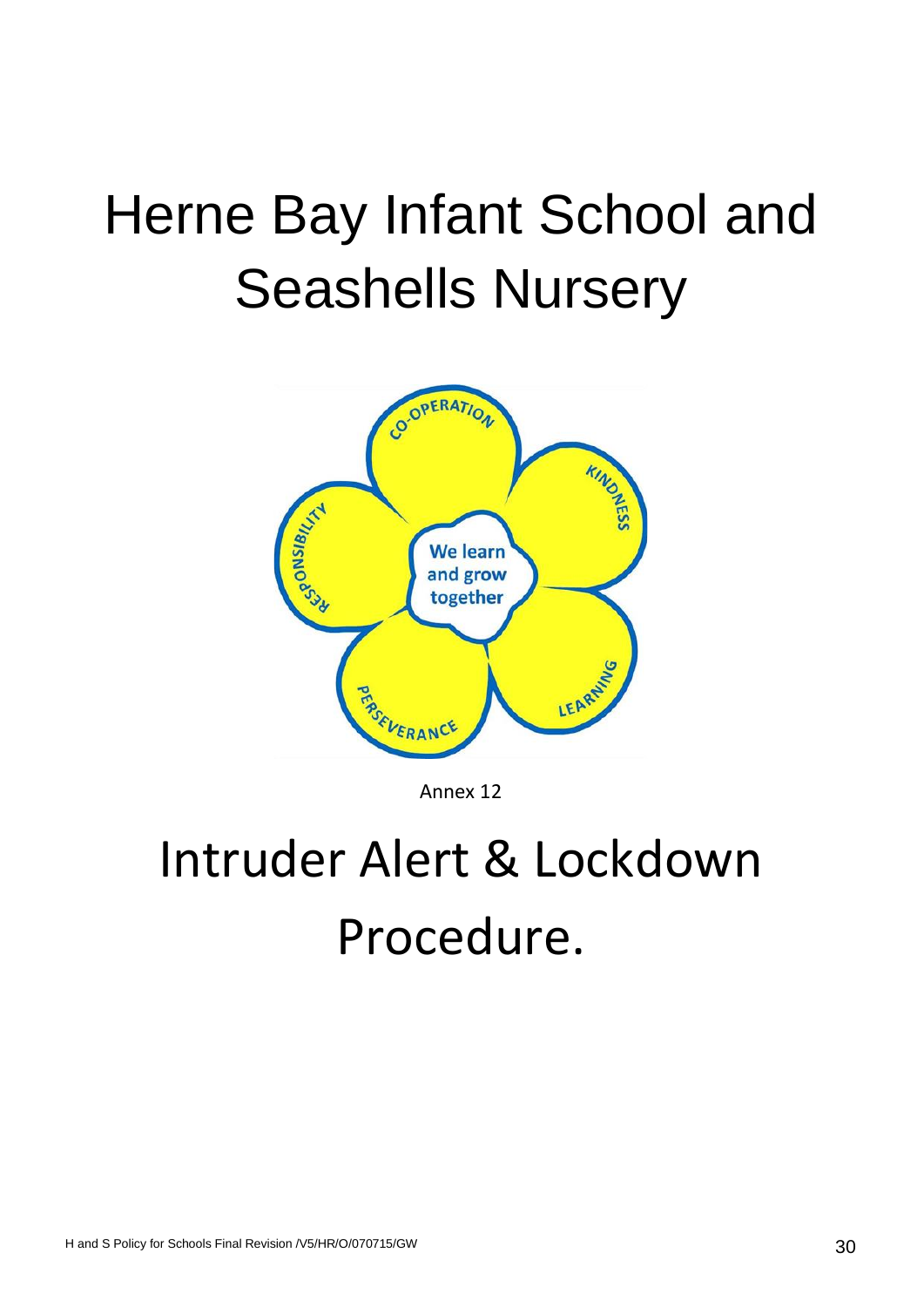#### **Why would we need a Lockdown?**

A lockdown could be initiated for a number of reasons such as:

- A reported incident or disturbance in the local community (with the potential to pose a risk to staff and pupils in the school).
- An intruder on the school site (with the potential to pose a risk to staff and pupils).
- A warning received regarding a local risk of air pollution (smoke plume, gas cloud etc) or chemical, biological or radiological contaminants.
- A major fire in the vicinity of the school (but not in the school)
- A dangerous dog or animal roaming loose.

Basically, any evident risk or reported risk that would determine the best action to be to lockdown inside the school.

Each individual circumstance would warrant a different level of lock down, which would be decided by a member of the SLT who must be informed in the event of any potential threat.

#### **Levels of lockdown**

#### **1. Partial Lockdown**

**Alert to staff:** 'Partial lockdown' to be circulated verbally by telephone and in person.

In a partial lockdown staff and pupils should remain in the school building and all doors leading outside should be locked by the Site Manager, Caretaker or a keyholder. No one should be allowed to enter or leave the building. Teaching and work can continue as usual. This may be deemed best practice because of things like a reported incident/disturbance in the local community (with the potential to pose a risk to staff and pupils in the school) or as a result of a warning being received regarding the risk of air pollution.

#### **Immediate action**

- All outside activity to cease immediately, pupils and staff return to building. (The warning will be given via verbal communication via telephones and person to person delivery. This can be done by the site team, as they lock the outer doors, office staff, on phones and SLT.
- All staff, pupils and visitors to remain in the buildings. External doors and windows are to be locked by Site Manager, Caretaker or keyholders. Staff should assist by closing/locking windows in their proximity but Site team and SLT should check.
- Free movement may be permitted within the building dependent upon circumstances (determined by SLT).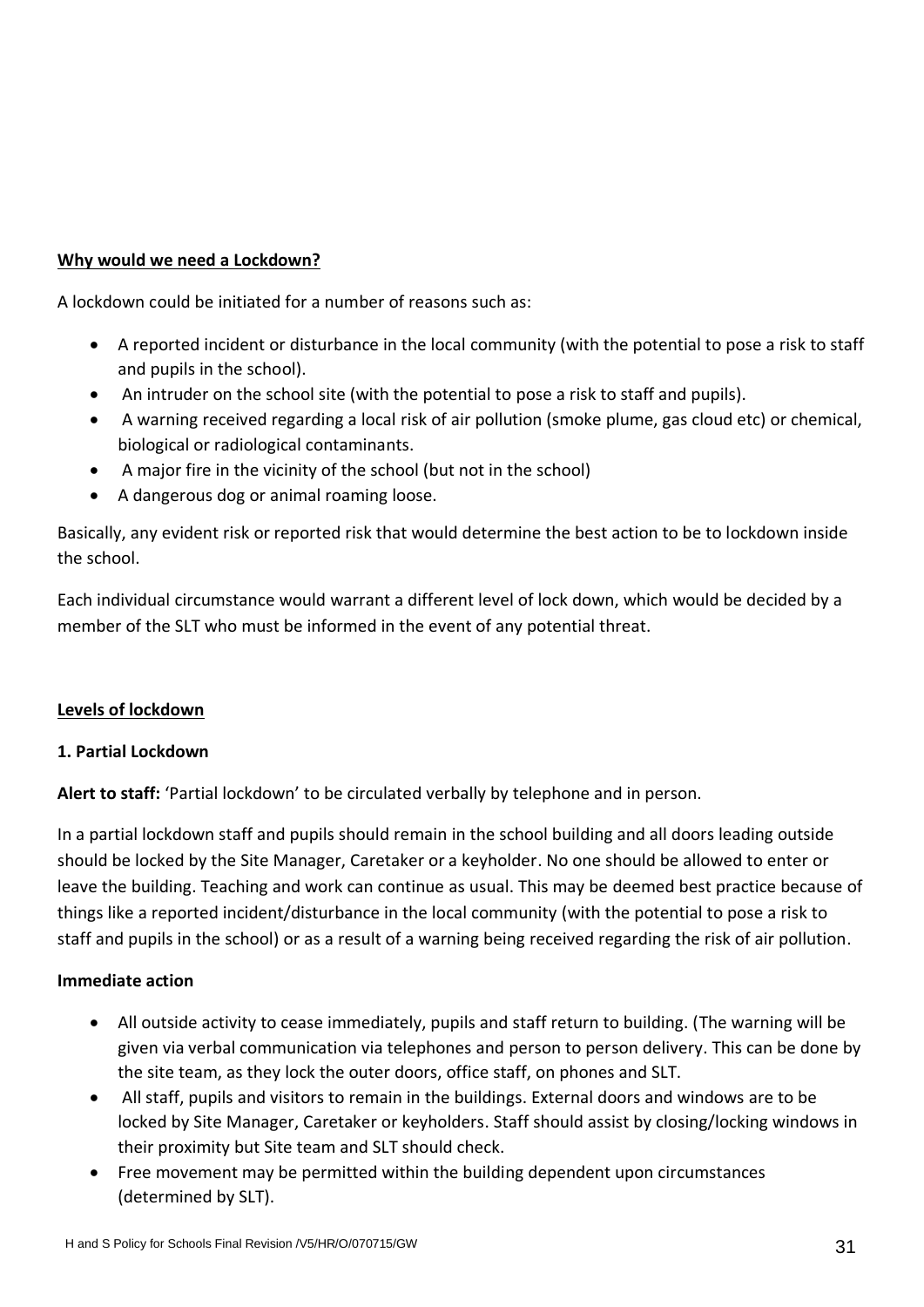#### **In the event of an air pollution or chemical, biological or radiological contaminants**

- The warning will be sent via verbal, telephoned and person to person warning by the site team, office staff and SLT.
- Air vents, fans, heating and air conditioning systems should be closed or turned off. Staff should assist in turning these off but the site team or SLT should check.
- Use anything to hand to seal up all the cracks around doors and any vents into the room, aiming to minimise possible ingress of pollutants.
- Staff should then await further instructions.
- Once all staff and pupils are safely inside, SLT and site team should contact the emergency services and, under their advice, conduct an ongoing and dynamic risk assessment of the situation, clearing or escalating the lockdown as required.

A 'partial lockdown' may be a precautionary measure that puts the school in a state of readiness (whilst retaining a degree of normality) should the situation escalate.

#### **2. Full Lockdown**

**Alert to staff**: 'Full lockdown' to be communicated to staff via activation of the panic button alarm (located under the office window; both buttons to be pushed simultaneously).

A full lockdown signifies an immediate threat to the school and may be an escalation from a partial lockdown already in place. The aim of a full lockdown is for the school and its rooms to appear empty.

In a full lockdown staff and pupils should remain in the school building, inside rooms and all doors should be locked by the Site Manager, Caretaker or a keyholder where possible and safe to do so. No one should be allowed to enter or leave the building. Teaching and work must cease and the following guidance, along with real time risk assessment, should be followed.

#### **Immediate action**

- In the event of any threat requiring a full lockdown, the office and/or SLT must be notified, where possible and if not already aware, so that the emergency button can be pressed, and the intruder element of the fire alarm system can be initiated. Both buttons on the "panic" button must be pushed simultaneously to set the warning alarm into motion. The full fire alarm should not be used to inform of a lockdown as it will indicate an evacuation response.
- The alarm will show visually by means of flashing emergency lighting and audibly via an intermittent low-level bleep.
- Office staff should remain in their office and call the emergency services. A clear line of communication should be maintained with the emergency services so that they can advise and support throughout the event.
- All pupils/staff inside the building should stay in their classroom/room or move to the nearest classroom/room.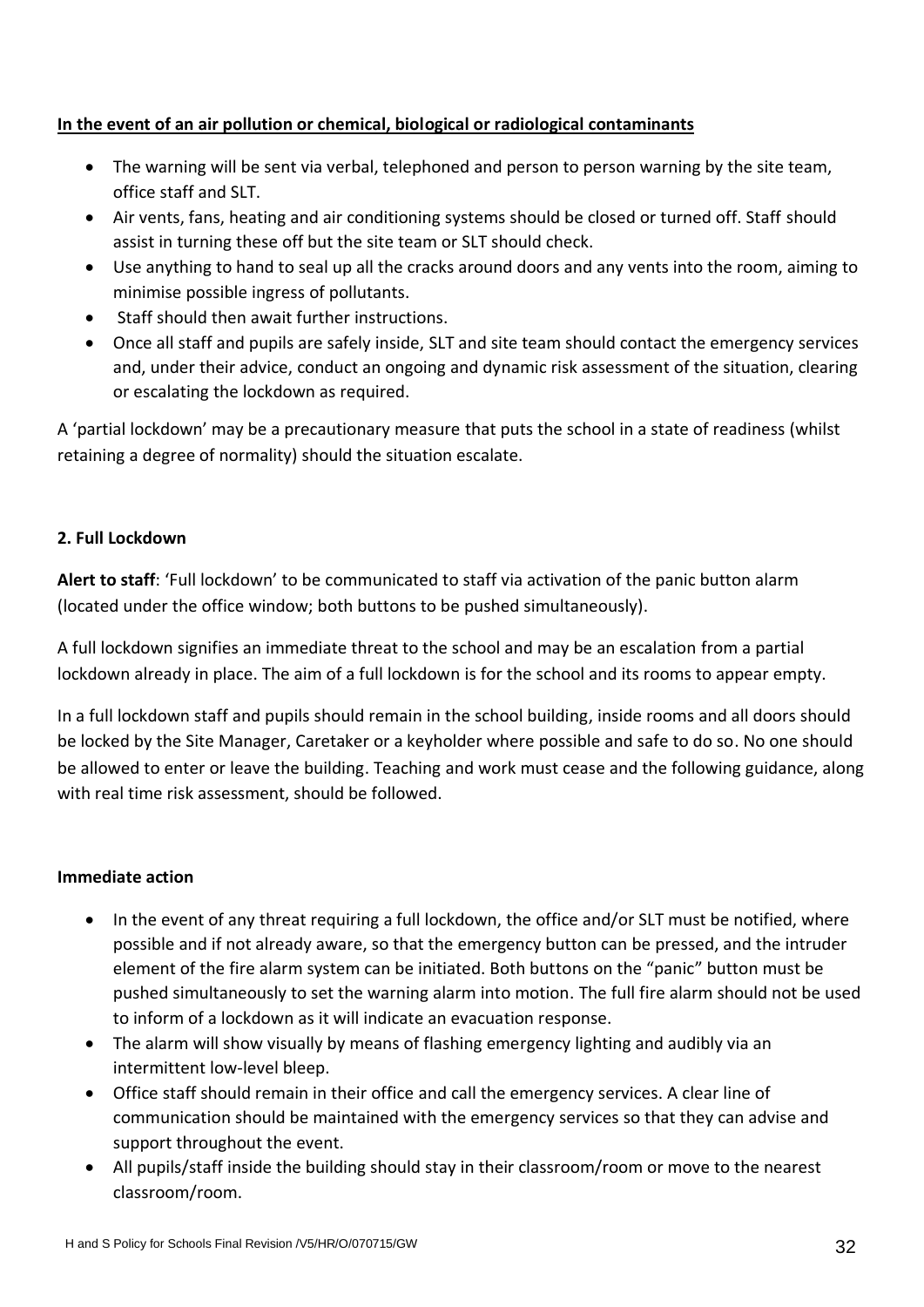- Any person in an outside area must enter the building immediately and find a safe room to locate to.
- External doors to be locked by site team or key holder. Outer classroom fire doors, with bar handles, to be shut immediately by staff in that room/area.
- Staff should shut all Windows and where possible lock them, blinds should be drawn, internal doors and windows should be covered (so an intruder cannot see in) where possible.
- Staff to turn off lights, smartboards, computer monitors and anything suggesting the room may be occupied.
- Pupils, staff and visitors should sit quietly out of sight and where possible in a location that would protect them from gunfire (bullets go through glass, brick, wood and metal. Try to find locations behind substantial brickwork or heavy walls).
- Mobile phones to be turned off (or at the least turned onto silent so they cannot give away your position and only if being used as a means of communication for the lockdown).
- A register to be taken of all pupils/staff in each classroom/office, where possible, without giving away your location. This can be done visually and in silence as the situation dictates. Where possible and safe to do so, communicate the register of staff/pupils to the office, informing of any pupils not accounted for and any additional pupils/staff in their room.
- Staff, pupils and visitors should then await further instructions before moving from their positions.
- Lockdown will remain until it has been lifted by a senior member of staff/emergency services. The 'all clear; will be given verbally in person by the site team, office staff and SLT.
- If at any point during the lockdown, it is deemed that evacuation of the school is required, the fire alarm may sound. In this event staff, pupils and visitors should evacuate as per the fire evacuation plan.

In the event the school is in lockdown and the fire alarm sounds, emergency services should be contacted as in a normal fire alarm activation. The Site Manager/Caretaker or office staff should go to the fire alarm panel to establish what zone has been activated. Once the zone has been identified, the alarm should be silenced and another person sent to the area to investigate. The area should be approached with caution as there may be a fire or an intruder may have activated the alarm. If a fire is discovered this information should be communicated back to the person at the fire alarm panel, who should resound the alarm, update the emergency services and evacuate the school.

Staff should notify the office immediately of any pupils not accounted for and any additional pupils/staff in their classroom via the agreed communication channel.

If necessary, parents should be notified as soon as it is practicable to do so via the school's established communications system.

#### **Communication between parents and the school**

In the event of an actual lockdown, any incident or development should be communicated to parents as soon as is practicable. This is to alleviate anxiety and worry but for the school it helps to keep telephone lines clear from calls and open for emergency support providers. It can also prevent parents coming to site endangering themselves and hindering emergency services. The message should be reinforced that **'the school is in a full lockdown situation. During this period the phones and entrances will be un-manned, external doors locked and nobody is allowed in or out…'** and reassure parents that the school understands their concern for their children's welfare and that everything that can possibly be done to